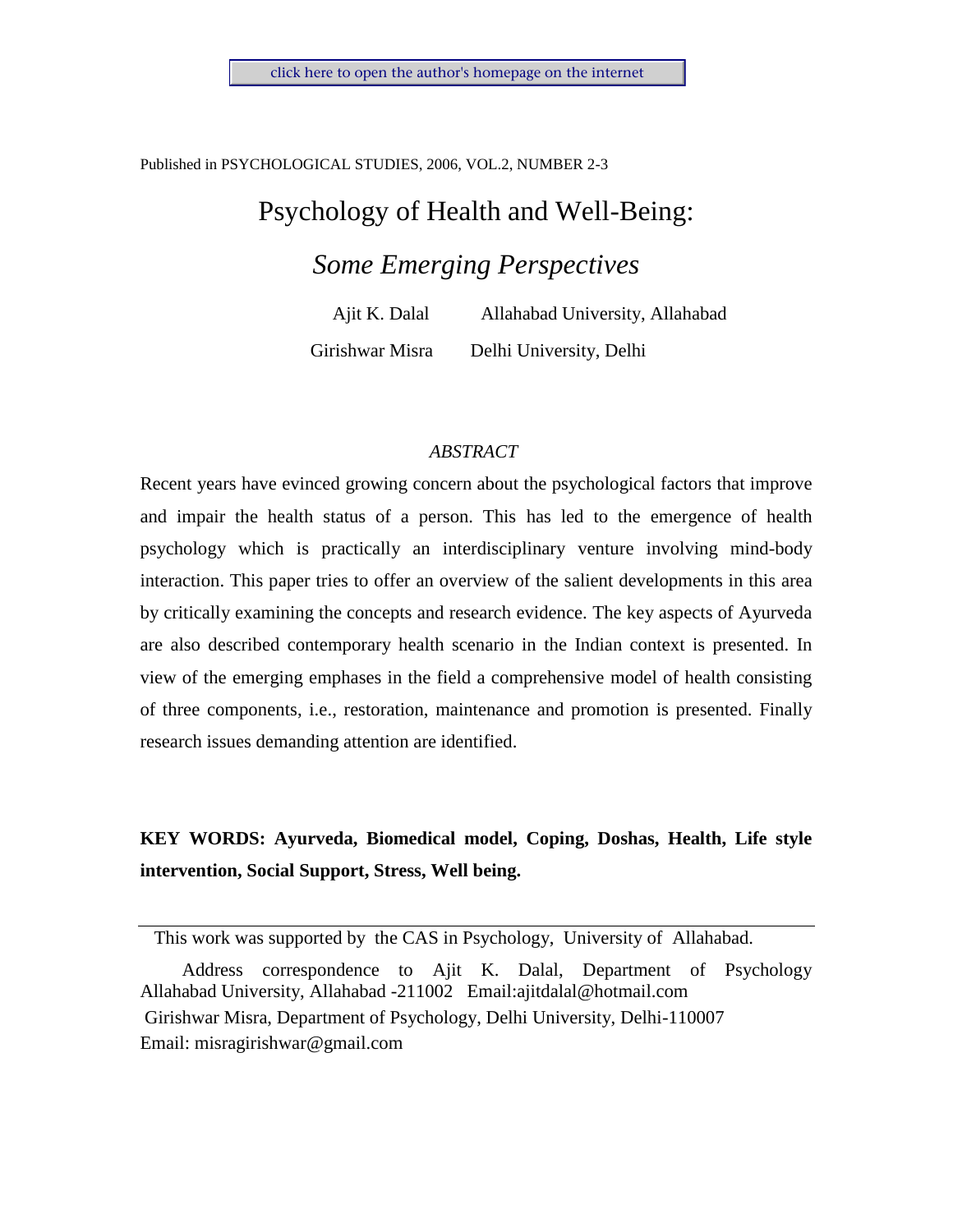The field of health psychology emerged in the context of realization that biological mechanisms alone are insufficient to maintain and promote health and well being. To alleviate the physical pain, one has to examine the attitudes, expectations, beliefs and emotional support which the patient has, not just his or her response to the drug treatment. The patients are not mere passive recipients of certain treatment regimen, they should be considered as equal partners acting jointly in achieving the common goal of (better) health. These issues were not attended to by scientific psychology. Clinical psychologists were confined to the study of classification of mental illnesses, etiology, diagnosis and treatment of the afflicted patients. However, their role remained subsidiary to those of the psychiatrists. The domain of health was dominated by mind-body dualism. The clinical psychologists, who were traditionally concerned with

health related issues, were largely ill equipped to understand the psychological aspects of physical health problems. Health psychology grew with the realization and research evidence that psychological knowledge can make important contribution in the wide range of health-related domains. It got recognition only in 1970s and the first journal in this area was started in 1982. Since then it has been one of the most rapidly growing fields of psychology.

#### **Development of Health Psychology**

.

In the last two decades, psychological factors have come to be identified as the major causes of a wide range of diseases and disabilities. For example, Type A Personality is considered a major risk factor in the coronary heart disease (CHD). Prolonged psychological stress is found to be responsible for hypertension, peptic ulcer and many other diseases. Also, psychological factors have been found important in the recovery from the physical ailments. The role of psychologists is now well recognized in the treatment of organic diseases. Patient compliance, doctor-patient communication, attitude change, self-care, etc., are some of the potential areas to which health psychologists are making important contributions. Health psychology is now encompassing the strategies for health promotion and making preventive health measures more effective.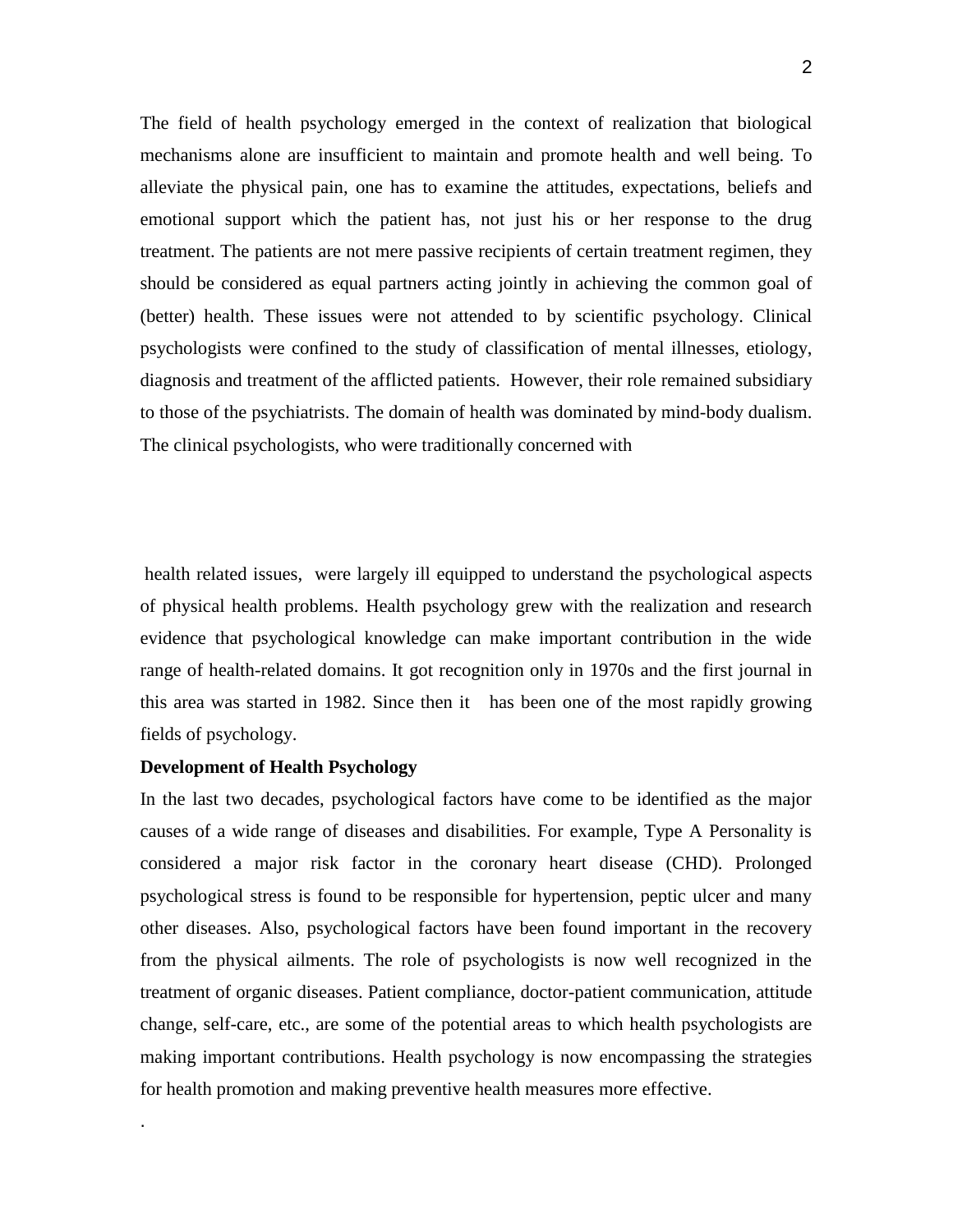Interestingly the idea that psychological state influences the health of a person has a long history in the Indian thought systems. The ancient Vedic texts proposed an essential unity of the mind and the body and delineated theories and practices to deal with a large number of health related problems. For instance the Atharvaveda and the Yajurveda, provide ample descriptions of a variety of mental disorders, and their remedial measures (see Mondal, 1996). In Ayurveda (the science of life), psychological treatment was integral to the entire treatment process. In modern times too India had taken an early initiative to promote social science research in the field of health. The Bhore Committee Report (1946) that formed the basis of India"s health policies clearly recognized the role of social and economic factors in the development of health services, particularly in promoting traditional practices and community participation to ensure primary health care. It is an irony that, in spite of rich heritage, India"s health care system is primarily based on Western medicine which treats a person just as a body, ignoring his or her feelings, beliefs and cultural background.

### **Concepts of Health and Well Being**

The most acceptable definition of health is given by the WHO (1978): *Health is the state of complete physical, mental, social and spiritual well-being, and not merely an absence of disease or infirmity.* It is a significant departure from the medical model. It is a definition of positive health and goes beyond the mere absence of a disease: the focus being on maintaining good health, rather than on the treatment of different diseases. This also makes health a multidimensional concept having four dimensions i.e. physical, mental, social, and spiritual. The spiritual dimension of health was added much later in the WHO definition. The WHO"s revised view recognizes the various levels of human existence. A human being is not merely a physical body. We are also located in the social and moral space and consider spiritual living too as a genuine part of our existence. This view of health is more inclusive and non-body centered. It goes well with the notion of human existence in terms of five sheaths (*koshas*). A related aspect is the emphasis on balance (*sama*) or equilibrium. Health is like a dynamic field in which different elements operate in communion and harmony.

Health thus refers to proper functioning of the body and the mind, as well as, the capacity to participate in social activities, performing the roles and abiding by the moral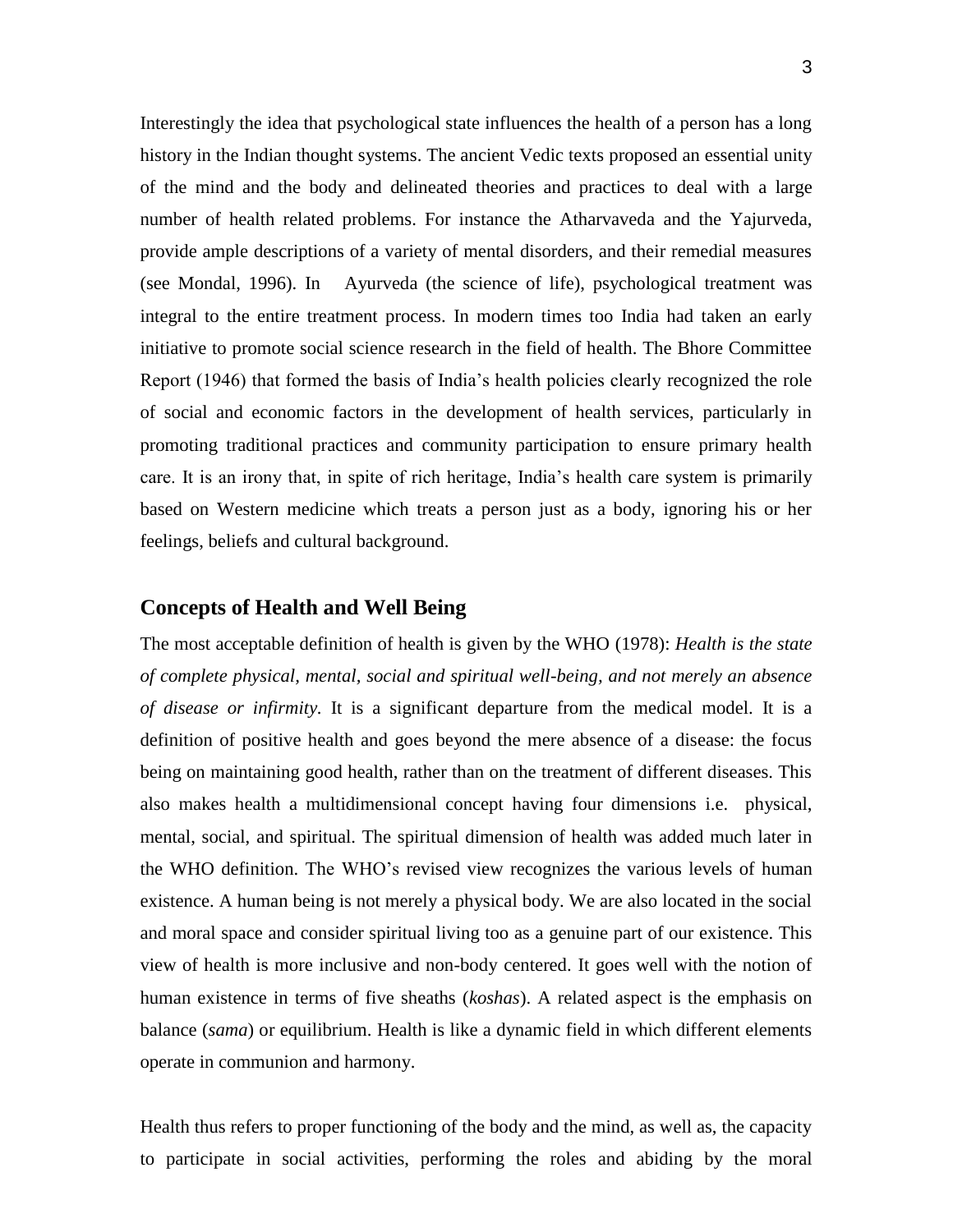principles. It takes into consideration the nutritional status, immunity from diseases, and better quality of social and family life. The concern is not with cure i.e., treating and preventing organic malfunctioning, but with healing the person, i.e., regenerating a sense of well-being and fitness to deal with one"s life conditions.

In the backdrop of the expanded definition of health the terms health and well-being are often used interchangeably. Well-being comprises people"s evaluations, both affective and cognitive of their lives (Diener & Suh, 1997). It is an outcome of a complex array of biological, socio-cultural, psychological, economic and spiritual factors. Analyzing the discourse on health Nandy (2000) calls for attending to the plurality of the notion of health and emphasizes on the need to bring to our psychological inquiry "*something of the sagacity, insights and cumulative wisdom of the people with whom we live*" (p.111). The conceptualization of the state of well-being is closer to the concept of mental health and happiness, life satisfaction and actualization of one"s full potential. Verma and Verma (1989) have defined *general well-being* as the subjective feeling of contentment, happiness, satisfaction with life's experiences and of one's role in the world of work, sense of achievement, utility, belongingness, and no distress, dissatisfaction or worry, etc.

The text of Taittiriya Upnishada has elaborated that happiness; joy and well-being are the moments when there is an unobstructed manifestation of *ananda* (bliss) which is our original or true nature. It is the opaqueness of our mental faculties that obstructs the manifestation and experience of *ananda*. The principle that is responsible for opaqueness, inertia, dullness, darkness, depression, etc. is called *tamas.* The principle that is responsible for brightness, illumination, transparency, etc. is called *sattva*. Greater is the transparency of the mental faculties, i.e., *sattva*, greater is the experience of *ananda* (see Kiran Kumar, 2002). Thus an ideal state of human functioning and constitutes health and well-being as a state of mind (somewhat equivalent to the concept of subjective wellbeing) which is peaceful, quiet, serene, and free from the conflicts and desires. Accordingly a healthy person is of an auto locus person (*Swastha*) who flourishes on the recognition of life force derived from the material reality (*Panch Mahabhutas*) and, therefore, offers remedies for being healthy by opening a dialogue with its environment and recognition of order and cohesion (*Dharma*) in the entire life world (*Sristi*). The nutrition (*ahar*), world of leisure (*vihar*) and thoughts (*vichar*) need to be synchronized in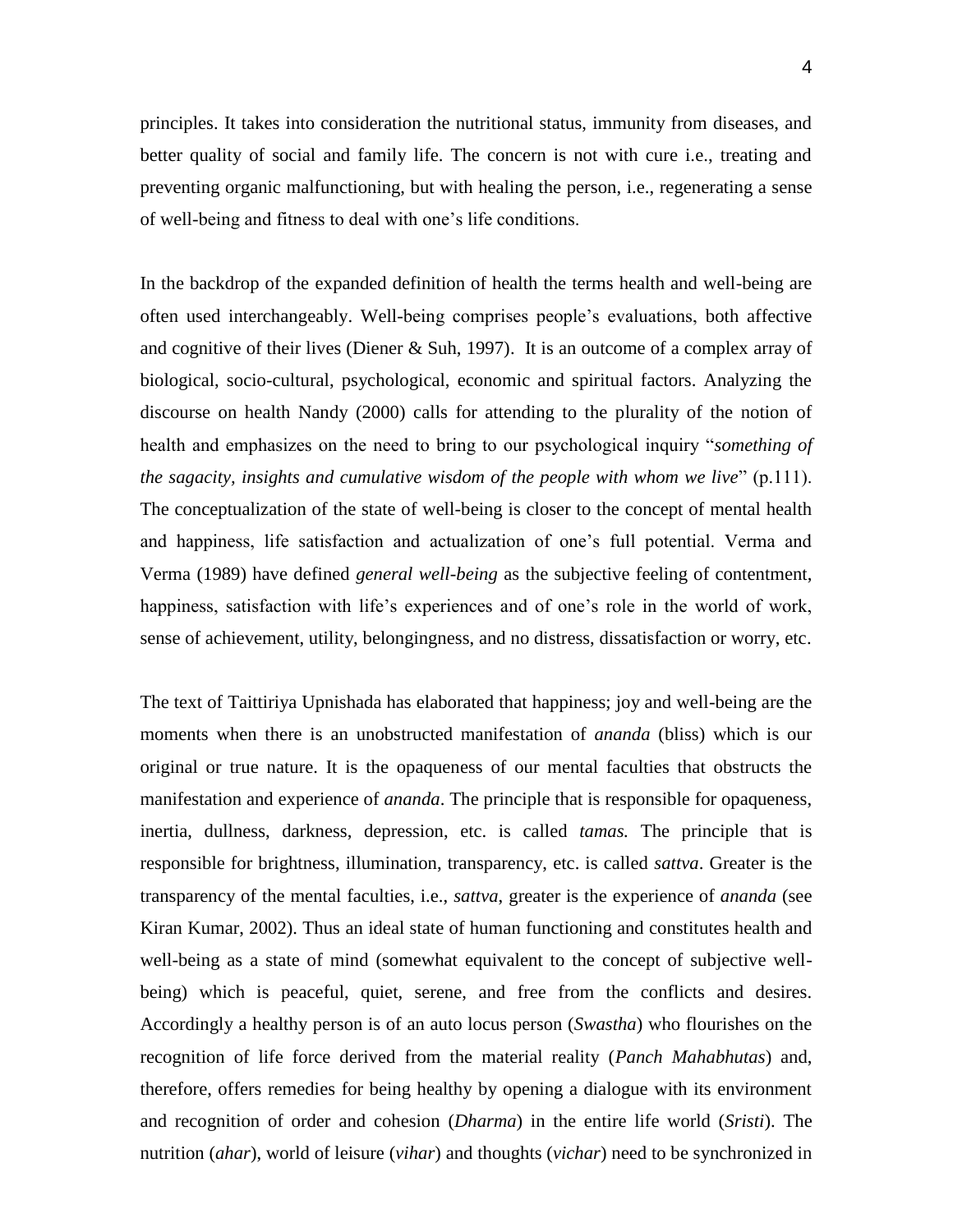proper order. Health and well-being are both personal as well as social. The desire for the well being of everyone (*Kamaye duhkhtaptanam praninamartinshanam*) has been a core Indian concern that has panhuman relevance. Undoubtedly such a conceptualization of health and well-being is significant in its own right (Sharma & Misra, in press).

### The Biomedical Model

The biomedical model has managed to attain world-wide acceptance and has been adopted as an official health care programme by almost all countries. It considers disease as a form of biological malfunctioning; some kind of biochemical imbalance or neuro physiological disturbance. In this, the body is held as a machine that can be analyzed in terms of parts, i.e., a system of synchronized organs. A disease is seen as impaired functioning of a biological mechanism and the doctor's role is to intervene, either physically or chemically, the malfunctioning of the specific body part. The model is based on the assumption of mind-body dualism in which psychological and social processes are considered independent of the disease process. Though the emotional state of the patient is considered important, it is kept outside the purview of medical treatment. The biomedical model of health care has not fulfilled the expectations it aroused. Adherence to this model has helped in reducing mortality by controlling prevalence of contagious diseases. The human life span is increasing all over the world though the actual contribution of biomedicine towards this success is debated. Improved economic status, social hygiene and health consciousness have also made significant difference in this scenario. Moreover, though mortality is going down, an increasingly large population continues to suffer from various chronic and degenerative diseases.

The biomedical model has serious limitations in terms of its adequacy for health practices. The model treats a patient as an organism, a biological entity. The proponents of this model were more interested in the disease than the patient. Thus, when the curative aspect is taken up, the emphasis is on the nature of diseases, its various symptoms and on the ways to remove them. In this process, the patient is only a recipient of certain medication, and no cognizance is taken of the psychological state of the patient. Biomedical practices envisage no role for the patient and his or her support group in the process of diagnosis and in deciding about the course of treatment. The interest in the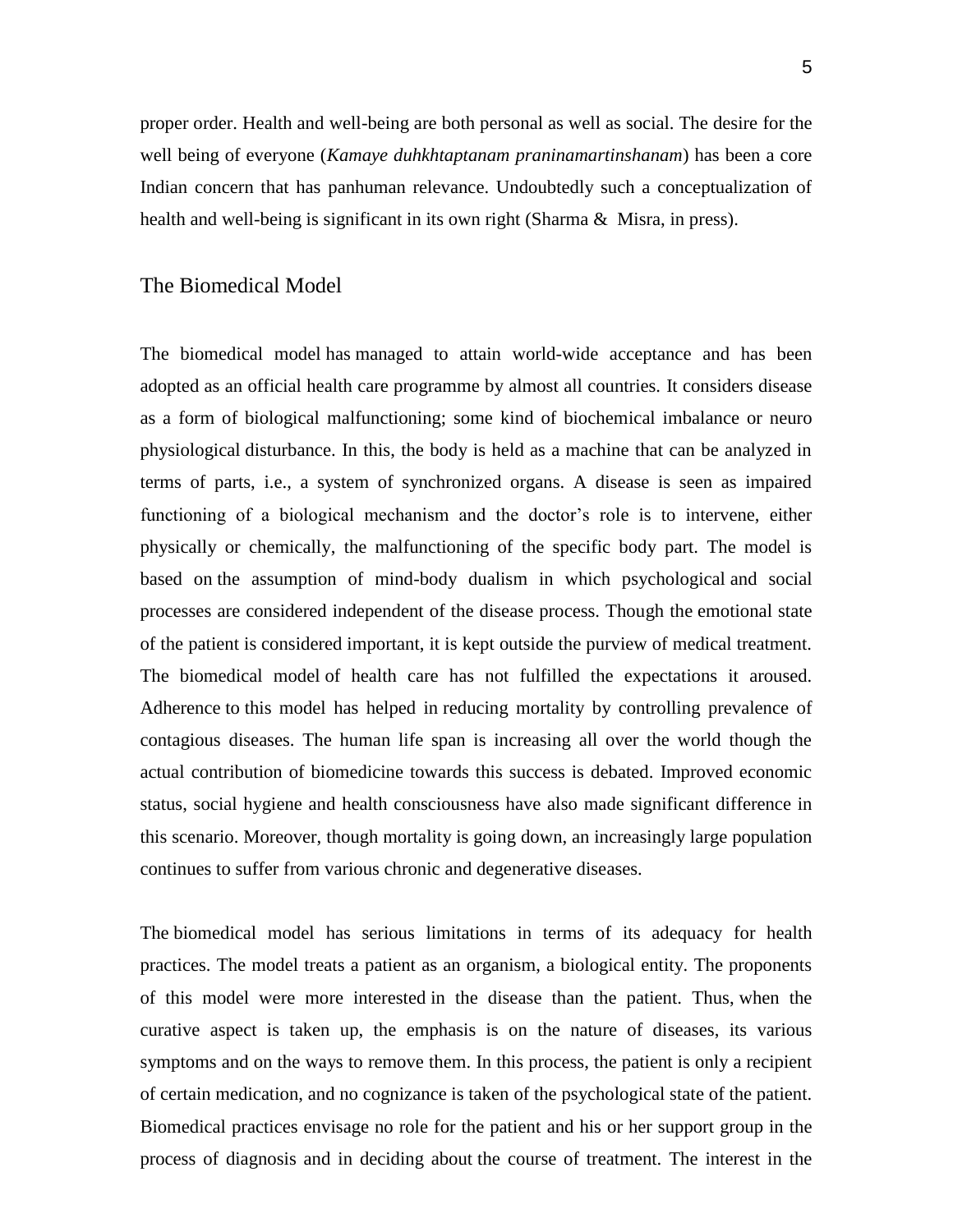patient as a person is only incidental. The model breaks down when it comes to the preventive health care, where there are no cooperative-captive patients; where people are under no compulsion to comply with the prescribed health procedures. People may even pay no heed when they are told about the adverse health consequences of some of their habits, like smoking. There may be differences in phenomenological meanings of illness and health. In brief, unless people are willing to cooperate, no preventive health care is possible, or can be sustained.

#### Stress and Health Paradigm

In today"s world where stress has become a very common experience, it is one of the most used and abused terms in the public discourse. A large number of symptoms in medical diagnoses are attributed to stress. Today stress management has become a booming enterprise. The focus in this endeavor is both on environmental factors, called stressors, and on internal factors, the mental state of strain. As Lazarus (1985) has noted appraisal of the stressors is critical in stress experience. His three-stage model of appraisal: *primary appraisal, secondary appraisal* and *reappraisal* , suggests that coping efforts are primarily contingent on the mode of appraisals. To respond to any situation, first, it is to be interpreted as a potential threat, danger, challenge or impertinent. Second, one needs to evaluate the response choices. Of course, such evaluation will depend on the perception of the event itself.

When people fail to handle their stress experiences the mental and physical health problems start surfacing. People utilize different types of coping strategies. The two broad categories of coping are: *Problem focused* and *emotion focused*. While the former attends to the nature of the problem and its solution, the latter deals with engaging the self. Coping often depends on the availability of resources and perception of control. Researchers distinguish between primary and secondary control (Misra, 1994; Rothbaum, Weisz  $\&$  Snyder, 1982). While primary control refers to person's control over the environmental factors, secondary control aims to bring changes in one"s own self and involves the degree to which the person adapts to the environmental stresses. When the environmental stresses persist people experience burn out. It may, however, be remembered that there are certain stresses that are positive in terms of their consequences. These are called U stresses.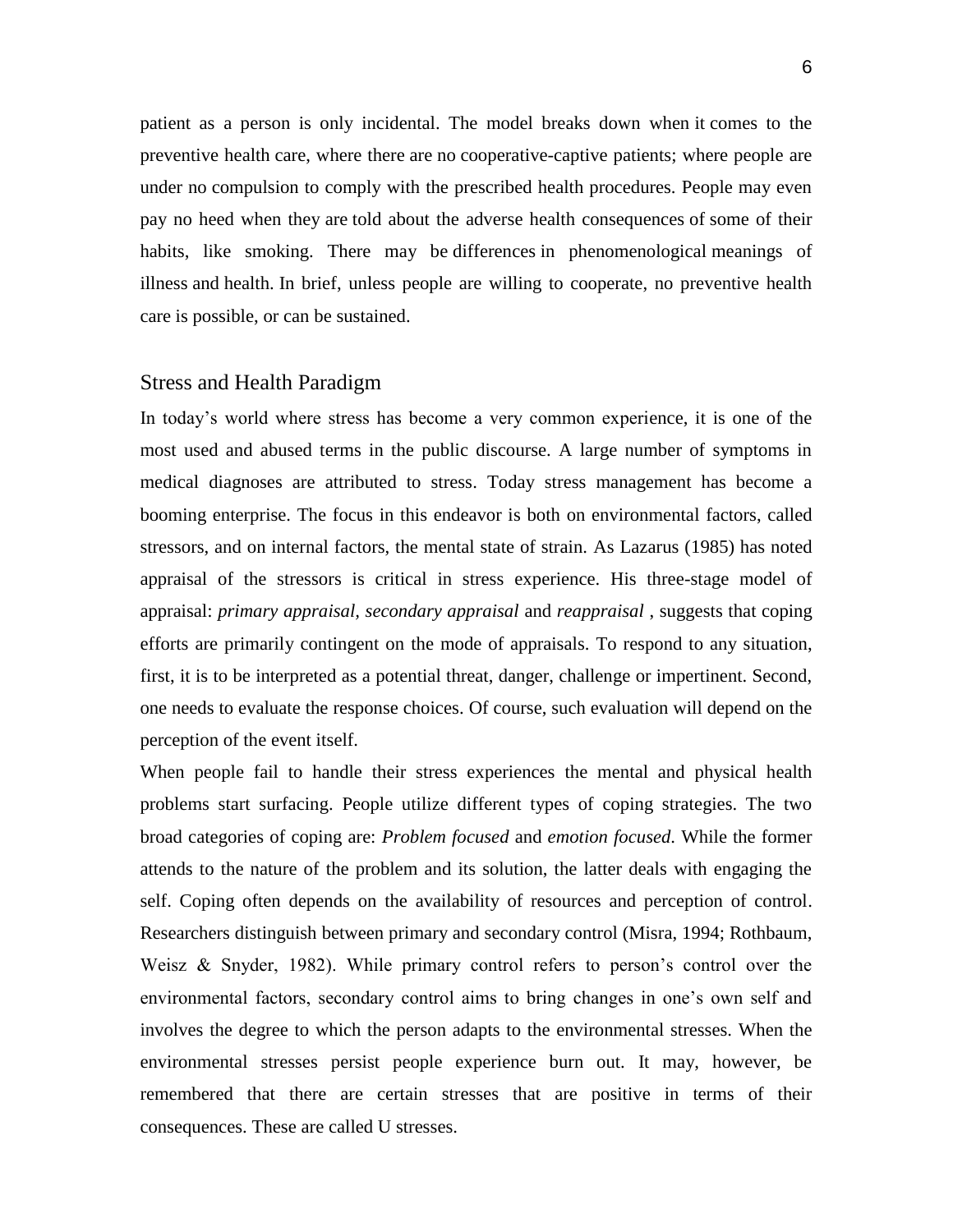There is increasing evidence that grief, depression, and other negative feelings are linked with the increased risk of organic (like cancer) and infectious (like cold) diseases. For example, recent bereavement has been linked with the increased risk of a number of diseases, such as CHD, tuberculosis, allergies and peptic ulcers (Clegg, 1988). Stress related negative emotions tend to suppress body"s immune system over an extended time,

rendering the person vulnerable to a host of diseases. The immune system protects the body from the invading microorganisms - bacteria, virus, fungi and parasites. These are called antigens. The immune system of the body, rather than being a centralized system, operates through a blood circulatory process throughout the body and gets activated wherever antigens are encountered. Called lymphocytes, there are special types of white blood cells, medically called as T-cells, B-cells and NK (natural killer)-cells. These blood cells multiply, differentiate and mature in bone marrow, thymus, lymph nodes, and spleen and in other body parts. The lymphocytes produce their own antigens to mobilize a direct attack to kill the invading foreign microorganisms in the blood stream. Glasser (1976) pointed out that the immune system must be extraordinarily efficient in destroying the invading bacteria and viruses on an ongoing basis to keep us healthy. Even when they temporarily give in, they always keep the fight going on. It is only when the body"s immune system is destroyed by a virus called Human Immuno-deficiency Virus (HIV) that people become highly vulnerable to all kinds of infections.

In recent years, a new field of *pyschoneuroimmunology* has emerged to examine the mediating role of psychological factors in immune deficiency (Valliant & Mukamal, 2001). The effect of stress on the body"s immune functioning is, however, mediated by a number of factors, including nature and severity of stressors. Schleifer and associates (1989; 1993) concluded that depression was associated with immunodepression, primarily among older and hospitalized patients. Also, a mild physical stress experienced in the recent past was sufficient enough to enhance immunity against the adverse effects of the present stress experience.

### **Stressful Life Events**

Be it a failure in an examination or an interview, or the death of someone near and dear, all of us experience such tragic events in our lives and usually cope with them successfully. Of course, this is not true with everyone every time. It is now well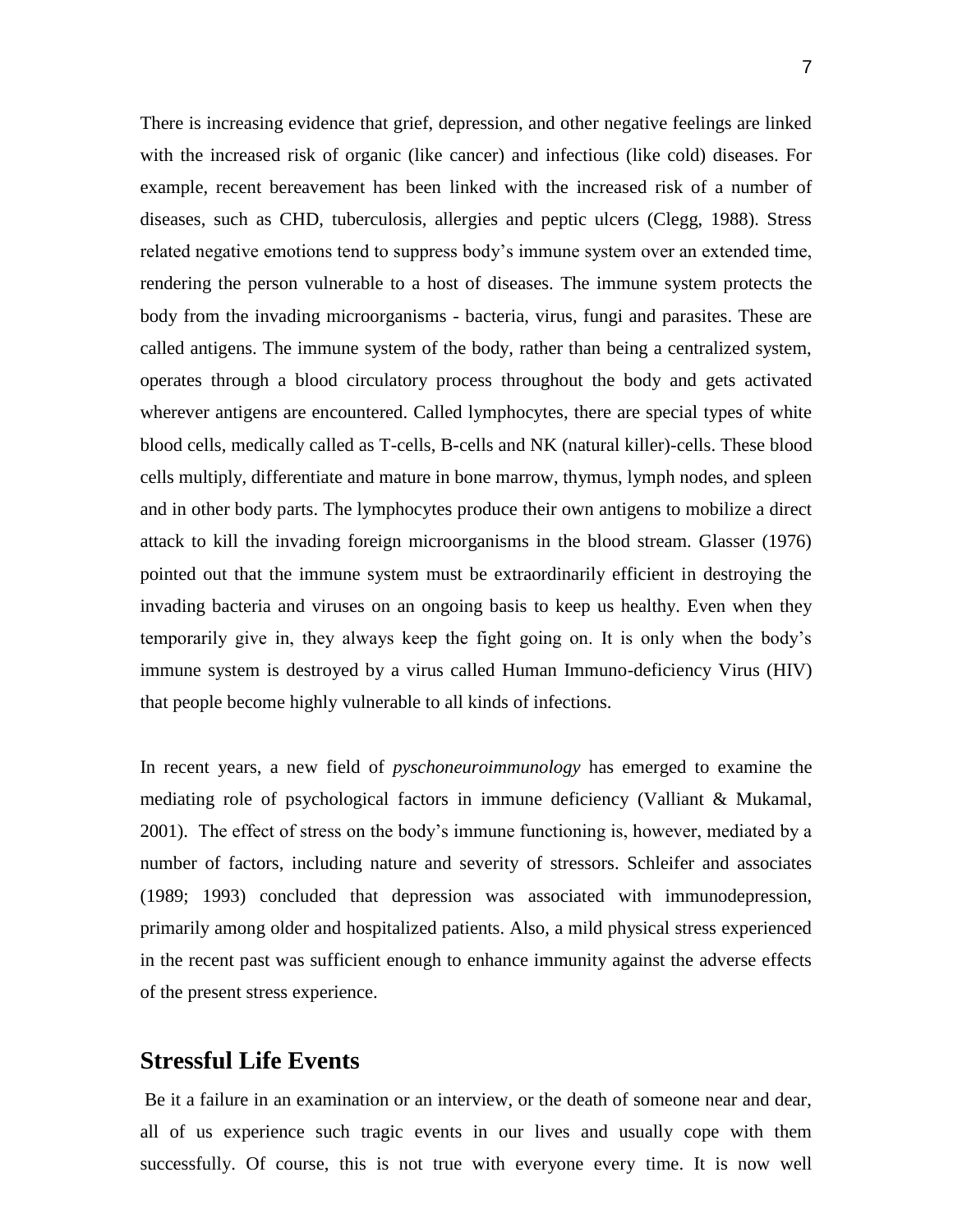established that the mortality rate is much higher among widows and widowers than among married persons of the same age. The pioneering work of Selye (1976) has suggested that stressful events lead to health impairing physiological changes and illness. People fall ill because of some kind of pressure their lives go through. Following Selye"s work, stress was defined in medical science as a specific physiological condition, the *general adaptation syndrome.* This syndrome or physiological change is caused by a person"s own adaptive response to the stresses experienced. This means that although the syndrome itself is specific (specific changes in bodily systems) the condition of stress it results in a generalized state of the person (Radley, 1994).

Since stress works through the central nervous system the relationship of a stressor to the internal state depends on the meaning of that event for the person. Also, stress engenders changes to which a person must adapt. As change happens to be an essential aspect of life, it is hard to conceive of a state of stress which is qualitatively different from any other state of being alive. The experienced stress thus affects general health status by lowering immunity, rather than causing a specific disease. However, there are significant individual differences in responses to stress.

Holmes and Rahe (1967) developed a measure of overall stress due to life events. They tried to establish linkages between the level of stress and strain (physical, psychosomatic and mental illness). A measure of negative events was found to be a better predictor of strain than just a change measure (Agrawal & Naidu, 1988). One of the reasons for the lack of a linear relationship between life stressors and illness could be person"s own appraisal orientation (Lazarus, 1985). Attention is also paid to the study of daily hassles (irritants) which seem to have cumulative effect. Daily hassles are stable, repetitive, low intensity problems encountered in daily life. Noise, environmental pollution, job dissatisfaction, crowded neighborhood are few examples of such daily hassles. It has bee observed that people scoring high on life events and daily hassles were more prone to falling ill in the near future. In the Indian context, Thakar and Misra (1999) have reported negative relationship between daily hassles and well-being among working women.

### **Ayurveda: An Indigenous Model of Health and Well Being**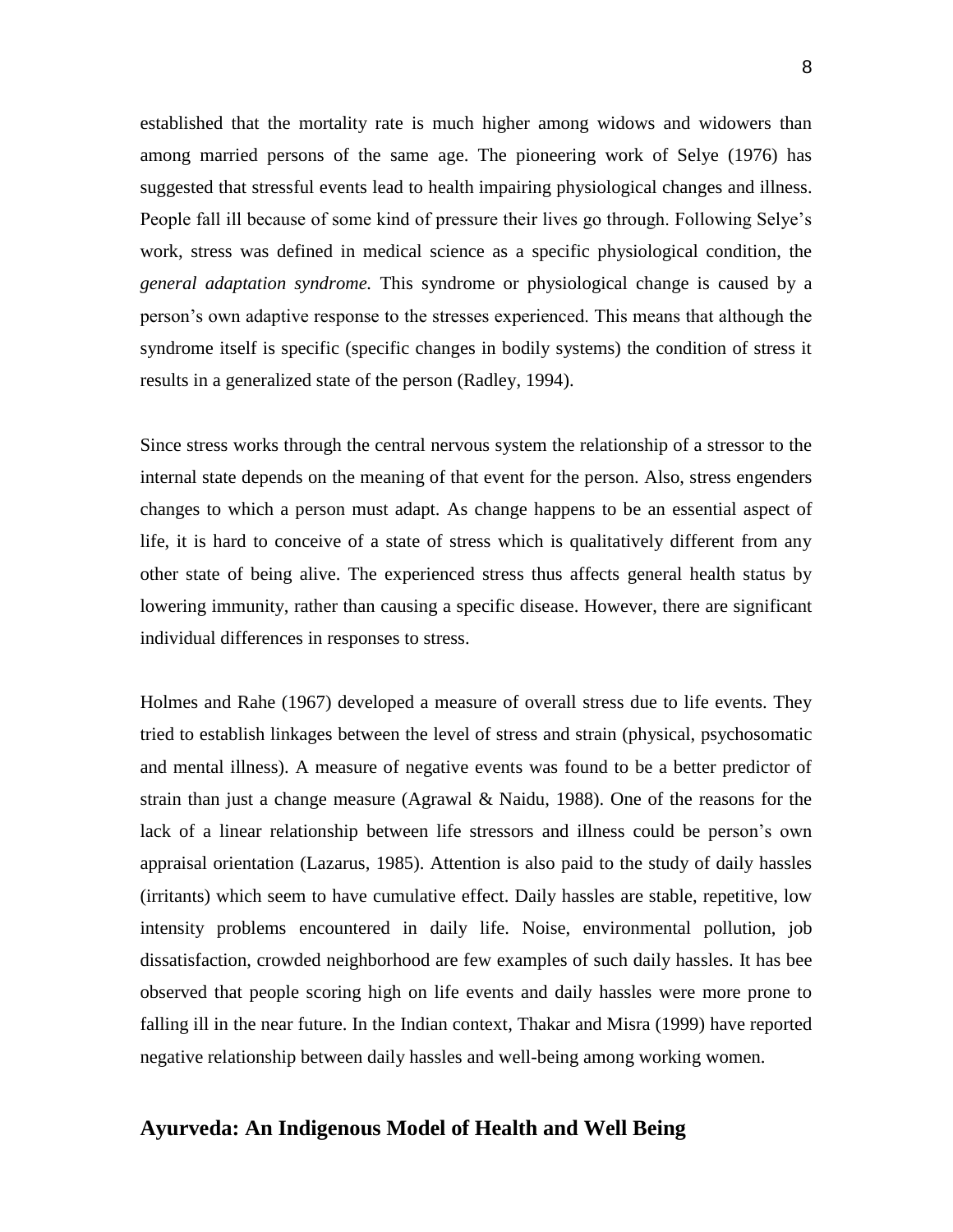Ayurveda offers a different perspective on life and health in which wholeness, integration, freedom, connectivity, creativity and enjoyment are prominent. Etymologically the word Ayurveda is concerned with prolonged healthy life. Consistent with its thesis of the identity of mind and body it posits that any disturbance, physical or mental, manifests itself both in the somatic and in the psychic spheres, through the intermediary process of the vitiation of the "humors". Ayurvedic therapy aims at correcting the *doshas* or the imbalances and derangements of the bodily humors (namely *vata* or bodily air, *pitta* or bile, and *kapha* or phlegm) and restoring equilibrium. As Fields (2001) has articulated *healing involves restoration of balanced states of being within the organism-that is, at the level of the doshas or constituent principles of the mind/body complex, and between organism and environment.* It does so by coordinating all of the material, mental, and spiritual resources of the whole person, recognizing that the essence of these potencies are manifestations of cosmic forces.

Ayurveda is a principal architect of the Indian concepts of person and the body (Kakar, 1982). As a paradigm it shows how body, mind and spirit interactions can be predicted, balanced, and improved upon to enable people to live gracefully and harmoniously. For Ayurveda, spirit and matter, soul and body, although different, are not alien, insofar as they can be brought together in a healthy relationship with consequences that are mutually beneficial. In Ayurveda, balance or equilibrium (*sama)* is synonymous with health. Also, the maintenance of equilibrium is health and, conversely, the disturbance of the equilibrium of tissue elements characterizes the state of disease.

The principal word for health in Sanskrit, *swastha*, means "established in oneself" or "self abiding". It is nothing but establishment in one"s own essential nature. Incidentally Patanjali also considers this state as the goal of Yoga. This seems to be appropriate for the holistic view of the human being as a unity incorporating psychophysical as well as spiritual dimensions. Material or bodily and spiritual both kinds of concerns deserve our attention.

While delineating health Ayurveda emphasizes on one"s relationship with the environment, seasons, and events within which one is situated. Depending on the incongruence/congruence between the person and the environment anything can become health/disease promoting. Thus, this view is decentred and non-dispositional in an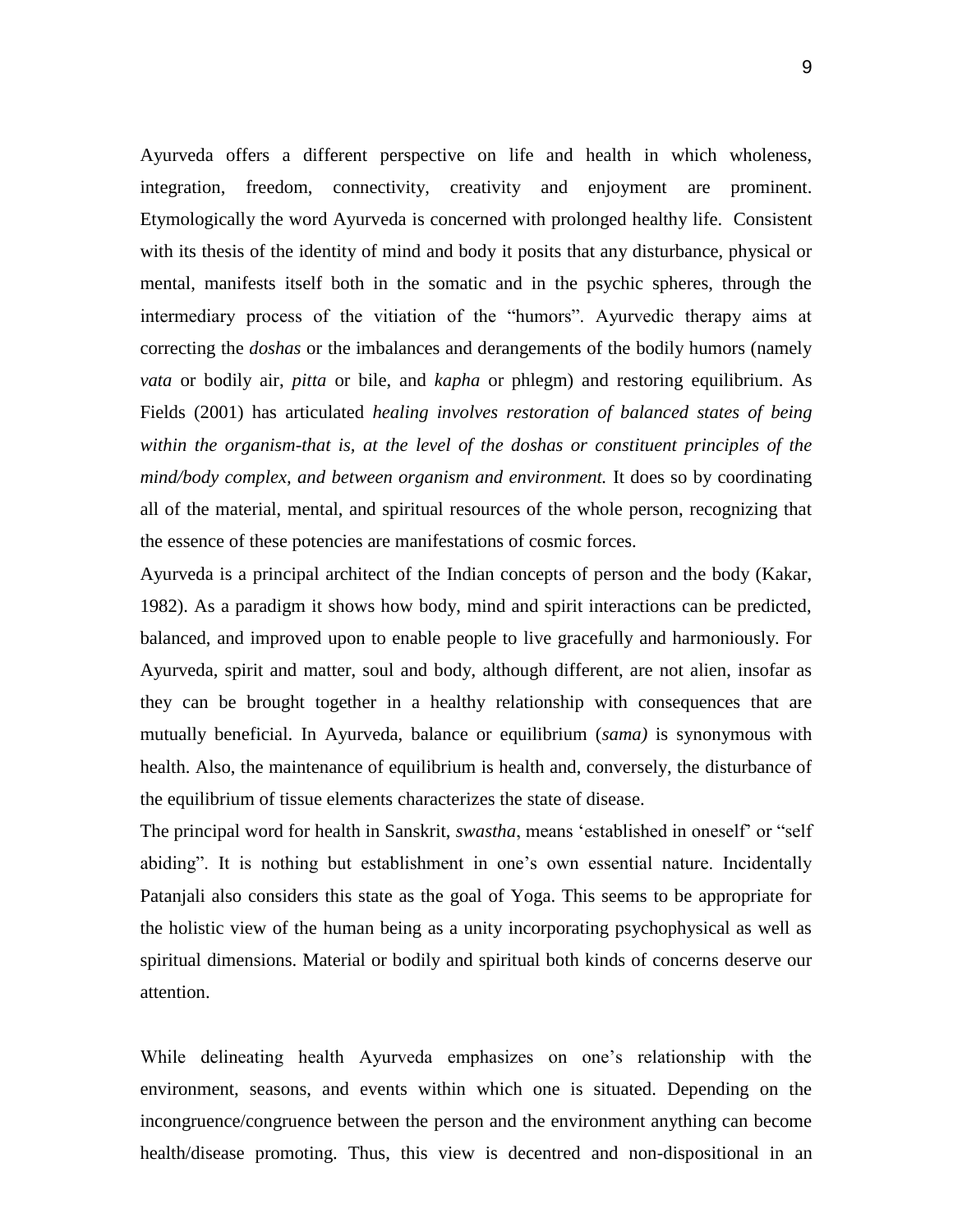important way. Ritu Satmya, for example, is the principle of adaptation that states that food should be according to the season (rainy, winter, and hot).

The normal functioning of a person, according to Charaka includes the following criteria ; alleviation of pain, normal voice, normal complexion, increased strength, appetite, proper digestion , and nourishment of body, proper elimination of waste, proper sexual functioning, sufficient sleep at the proper time, absence of dreams indicating morbidity, happy awakening, and unimpaired mind, intellect, and sense organs ( Charaka Samhita, 3: 8.89).

Also, body is considered to be an instrument in achieving higher goals and a person must look after it properly for the sake of these goals. The terms *Sharir* and *Deha* used for body indicate that it breaks and is a container or envelope, respectively. It has many connotations in various traditions. Ayurveda views body as the ground of well being at material as well as spiritual levels. Zimmerman (1987) considers Ayurveda as an ecological theory and views body as a place and its condition depends on the factors like climate, season, diet and custom. The therapeutic intervention is therefore two fold i.e., rendering the environment appropriate to the needs of the person and rendering patient"s diet and regimen appropriate to the ecological conditions. Ayurvedic health care concentrates on all the three i.e., body, mind and Self (*sarira, manas, atman*).

### **A Comprehensive Model of Health and Well-being**

In view of the preceding discussion, it is now possible to present a comprehensive model to incorporate the various facets of health and well-being and to present the various psychological conditions which are linked with health, as causes, concomitants and consequences. As shown schematically in Fig. 1 health comprises of the three main domains i.e.: *restoration, maintenance* and *growth* of life processes. *Restoration* is essentially the illness domain where the primary focus is on bringing the person back from the state of illness (incongruity / disjunction) to the state of health or reestablishing the congruence and conjunction. Here health practically implies the process of recovery from the disease. Thus, it involves curative and healing interventions that can free the patient from the bodily suffering and pain. Patients, health practitioners, caregivers, and hospitals are immediately concerned with this domain. Disability rehabilitation also falls within it.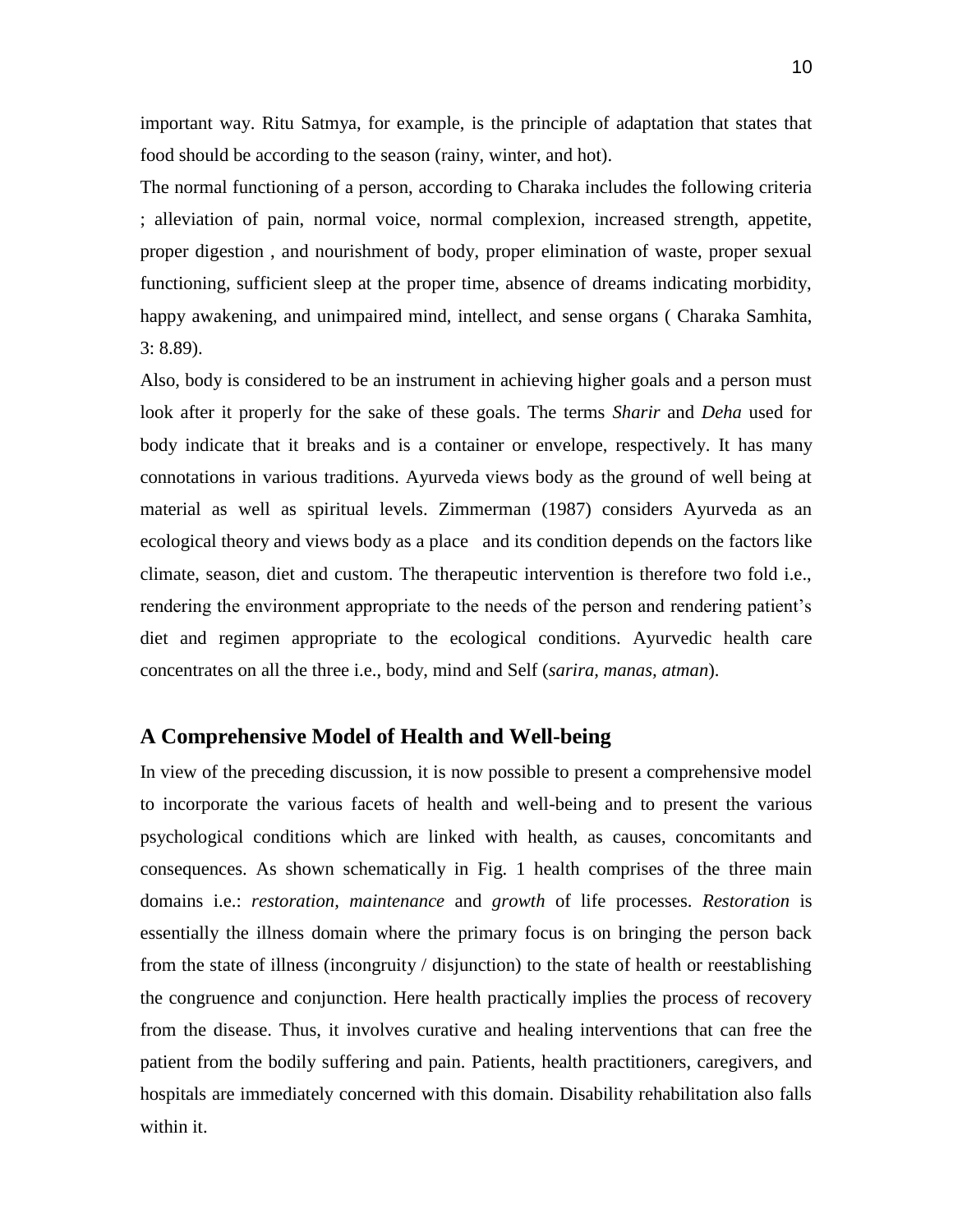The second domain of health is that of *maintenance*, which until recently has been unattended by the masses. The major concern of this domain is to engage in the activities to maintain good health and protect one self from diseases and disabilities. Health is not static or fixed. It's a dynamic process and one' present health status never guarantees that it will remain the same in future. People who primarily belong to this domain are agents of their health. They have to be motivated to act proactively to enhance their immunity or power of resistance to diseases, resilience, physical and mental vitality and active participation in family and communal lives. In other words, this domain involves the personal as well as social or relational space. On the one hand the person has to perform exercise, yoga, work, and take proper diet, on the other he or she has to be active in continuing and nourishing the social relations with family, coworkers and environment. The third domain of health is growth centered. It can be referred to as psycho-spiritual health. The person evolves and goes beyond the isolated and limited self. In this domain health is seen from a much wider perspective in which it encompasses the total existence (physical, social and spiritual) of a person. The awareness or consciousness of a person is to be established in both the physical as well as moral or ethical spaces. The person strives to achieve a level of functioning that ensures effective personal functioning to further harmony with others. The blossoming of inherent potential takes place and with energy, creativity and efficiency the person maintains equilibrium. The journey with restoration from disease (*vyadhi)* moves toward the state of self realization, equanimity and calmness leading to bliss often conceptualized in terms of *Samadhi.*

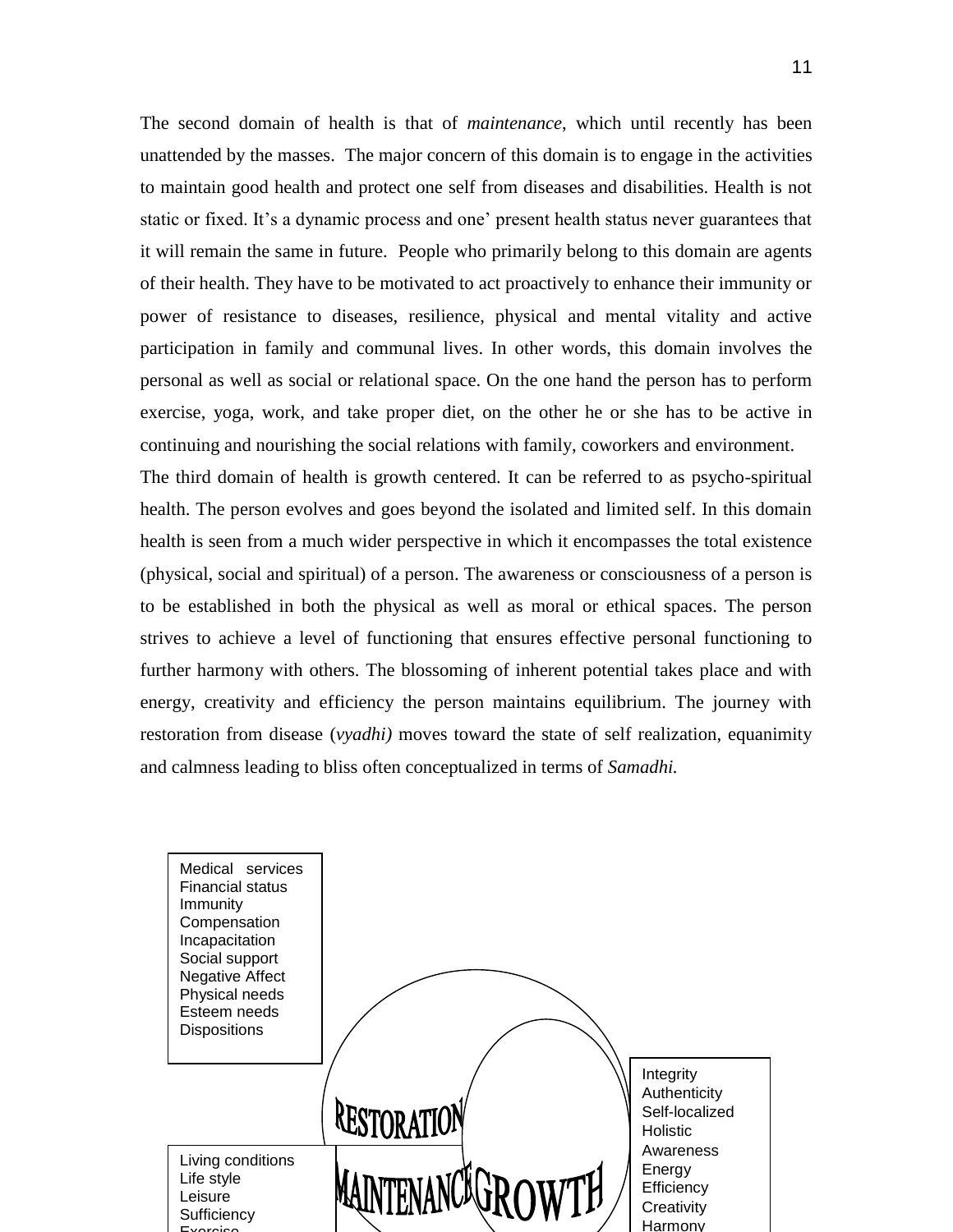Fig.1. Domains of health: Restoration, Maintenance and Growth.

It should be clear by now that there is a great deal of overlap and permeability in the three domains of health, though these are hierarchically organized. The salience of these domains in one"s life space keeps on shifting (shrinking or expanding). The relative space occupied by the growth domain would determine the quality of health one has. Second, the antecedents and consequents are linearly arrayed in the case of restorative health, where the main interest is in identifying the factors which cause the disease and lead to recovery.

In the case of *maintenance* domain, the causality is bi-directional. In that, emotions, beliefs, expectations play a balancing role, and are both - the causes and the consequences. In the growth domain, an individual can create and control these psychological factors, so as to deploy them for performing efficiently. Third, the interaction of mind, body and self is a crucial condition in all the three domains. However, whereas in the restoration domain the emphasis is more on the mental states affecting the body condition; in the maintenance domain it is the harmonious relation between the two which is of prime importance; in the growth domain, the focus is on psychological factors and a harmonious relation among mind-body-soul (Self).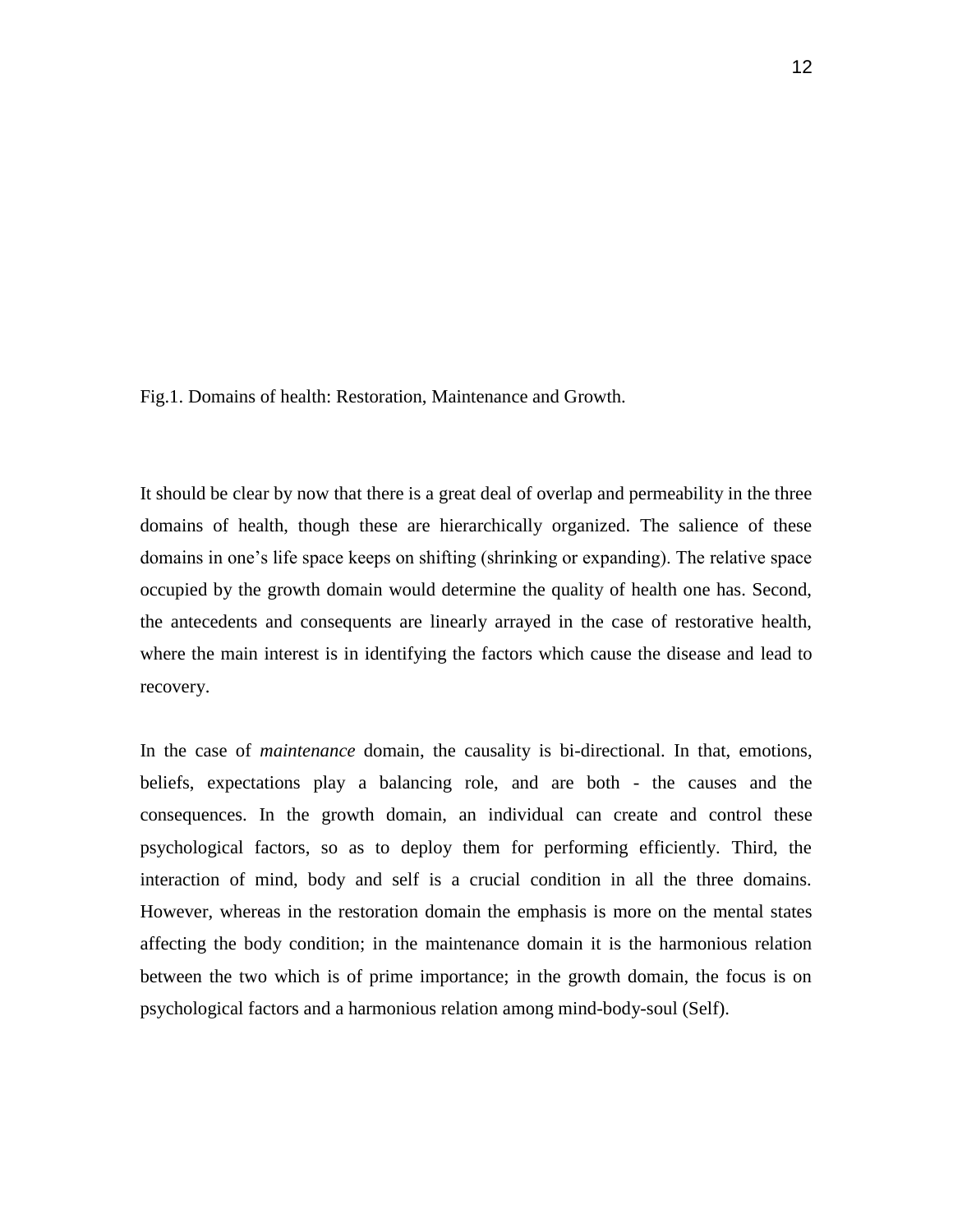### Psychological Factors Shaping Health and Well Being

Psychological research in the area of health has gradually accumulated to provide overwhelming evidence to argue that the mental states do affect the physical health in substantial degree. Some of the main trends are as follows.

**Personal Dispositions, Health and Well being** It has been found that the experience of control and positive attitude are important in the success of surgery. Also, recovery of the surgical patients has been reported to be contingent on patient"s emotional state prior to the surgery (see Cohen & Lazarus, 1979). Janis (1958) found a curvilinear relationship between anticipatory fear and post-operative recovery. Type A behaviour pattern is found to significantly contribute to the occurrence of coronary heart disease (CHD) (Glass, 1976).

A similar search for a cancer prone personality has not been as successful. There is some evidence that those who develop cancer are unable to express positive feelings, make an extensive use of repression and use ego defense less frequently (Bahnson, 1981). Longer survival rate among cancer patients was associated with more frequent expression of hostility and other negative feelings (Derogatis, Abeloff & Melisoratos, 1979; Pennebaker, 1990). A different personality pattern, known as Type C personality is identified to be cancer prone. Type C people are basically nice guys who never show anger and other negative reactions in public. They are helping, cooperative, smiling type, never hurting others but at the same time never expressing their true feelings. These are lonely people, even shy of seeking help when need be. Derogatis et al. (1979) discovered that Type C people have four times higher risk of cancer than the others. Along similar lines, Suzanne Kobasa proposed a new personality factor -called hardiness, to differentiate people who do and who do not get sick under prolonged stress (Kobasa, 1979). Hardiness includes three characteristics: (1) *personal control* (2) *commitment* and (3) *challenge*. Hardy people are better able to deal with stressors and are less likely to fall sick. It was found that highly stressful executives who fall sick scored low on hardiness scale. However, because of the correlational nature of most of these studies it is not yet ruled out that it is illness which could be shaping hardiness.

**Cognitive and Attitudinal Factors in Recovery** People construe a stressful life event in their own idiosyncratic ways. Some people are more negative in their subjective construction of an event, view the situation as uncontrollable, and feel helpless and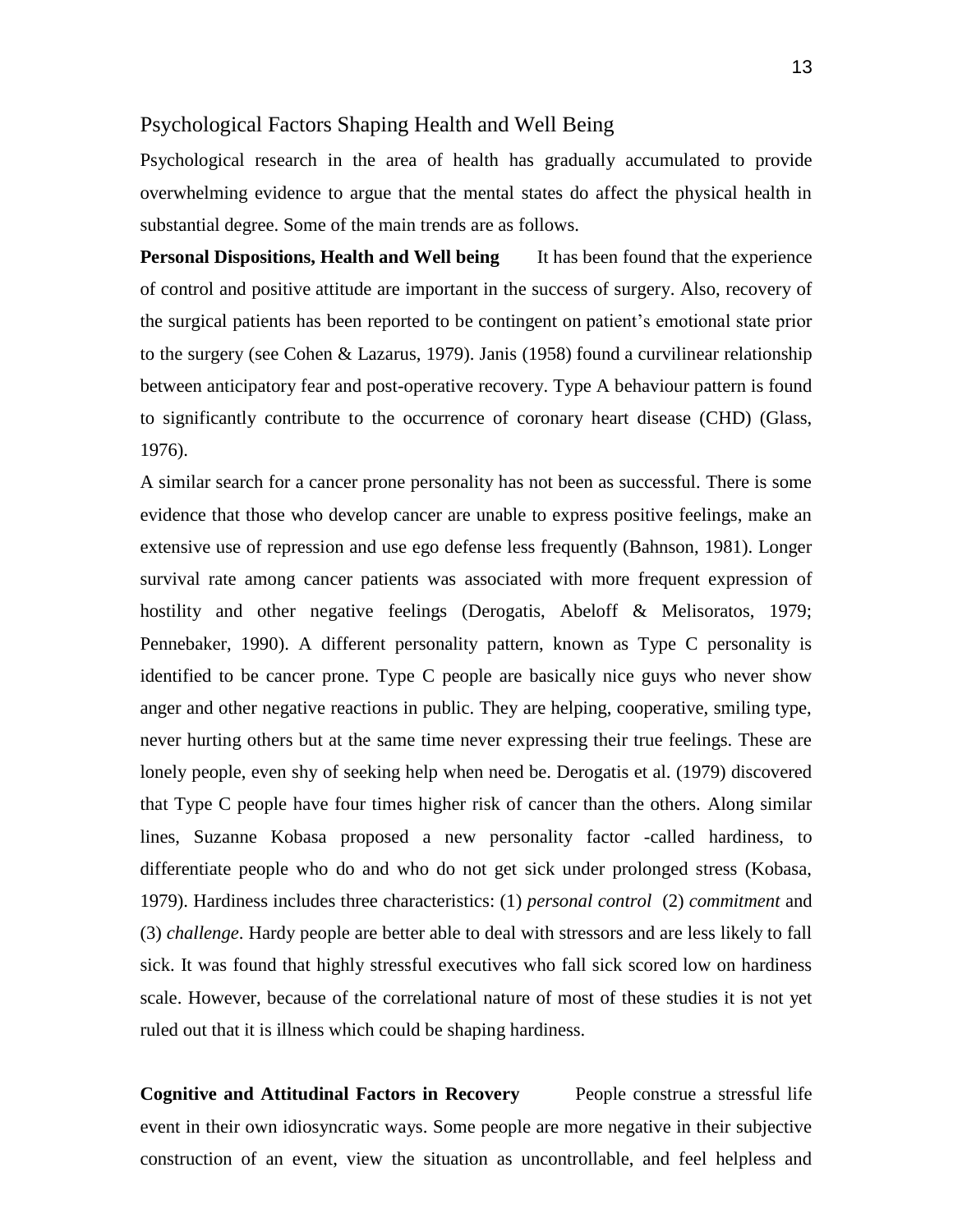hopeless. Abramson, Seligman and Teasdale (1978) postulated a pessimistic explanatory style, characterized by internal (self), stable and global explanations of the negative events. The pessimistic explanatory style and depression have been found to be positively related. In a 35-year longitudinal study, Peterson, Seligman and Valliant (1988) found that pessimistic explanatory style was not linked with poor health at the age of 25, but significantly predicted poor health above the age of 45 years. One explanation was that at a young age people have physical resources to absorb negativity, but these get depleted as their age advances. A prospective study of CHD and optimism found that "a more optimistic explanatory style, or viewing the glass as half full, lowers the risk of CHD in older men" [\(Kubzansky, Sparrow, Vokonas, & Kawachi, 2001\)](http://spider.apa.org/ftdocs/amp/2004/january/amp59129.html#c52) and discussed other research showing a link "between pessimism, hopelessness, and risk of heart disease" [\(Kubzansky et al., 2001\)](http://spider.apa.org/ftdocs/amp/2004/january/amp59129.html#c52). Agrawal and Dalal (1993) found that beliefs in the doctrine of karma and God, which give rise to hope, facilitated recovery from myocardial infarction.

Positive orientation is another important cognition that has wide implications for recovery from any disease. Studies (Scheier & Carver, 1985; Scheier, Weintraub & Carver, 1986) have shown that optimism (generalized expectancy of good outcomes) is associated with problem-focused coping, seeking social support, seeing the positive side of the illness and acceptance of uncontrollable outcomes. Taylor (1983) observed that positive comparison was often used by cancer patients for self-enhancement in the event of an accident or illness. The patients who compared themselves with those who were in worse conditions recovered earlier. In a study by Agrawal, Dalal, Agrawal and Agrawal (1995) positive life orientation emerged as an important predictor of medical, as well as, of psychological recovery of myocardial patients.

**Health Beliefs and Affective Reactions** A wide variety of reactions are observed when people are told about the diagnosis of a chronic illness. Quite often the initial reaction is that of denial or disbelief which averts the onset of any emotional crisis. Denial also gives some time to adjust to the impinging reality. Other typical reactions are of high anxiety and emotional disturbance and clouded thinking. On the other hand, there are people who accept the diagnosis rather stoically. Chronic illness is something people have to live with and have to make long- term alterations in their life style. There could be wide fluctuations in the mood of patients with changes in their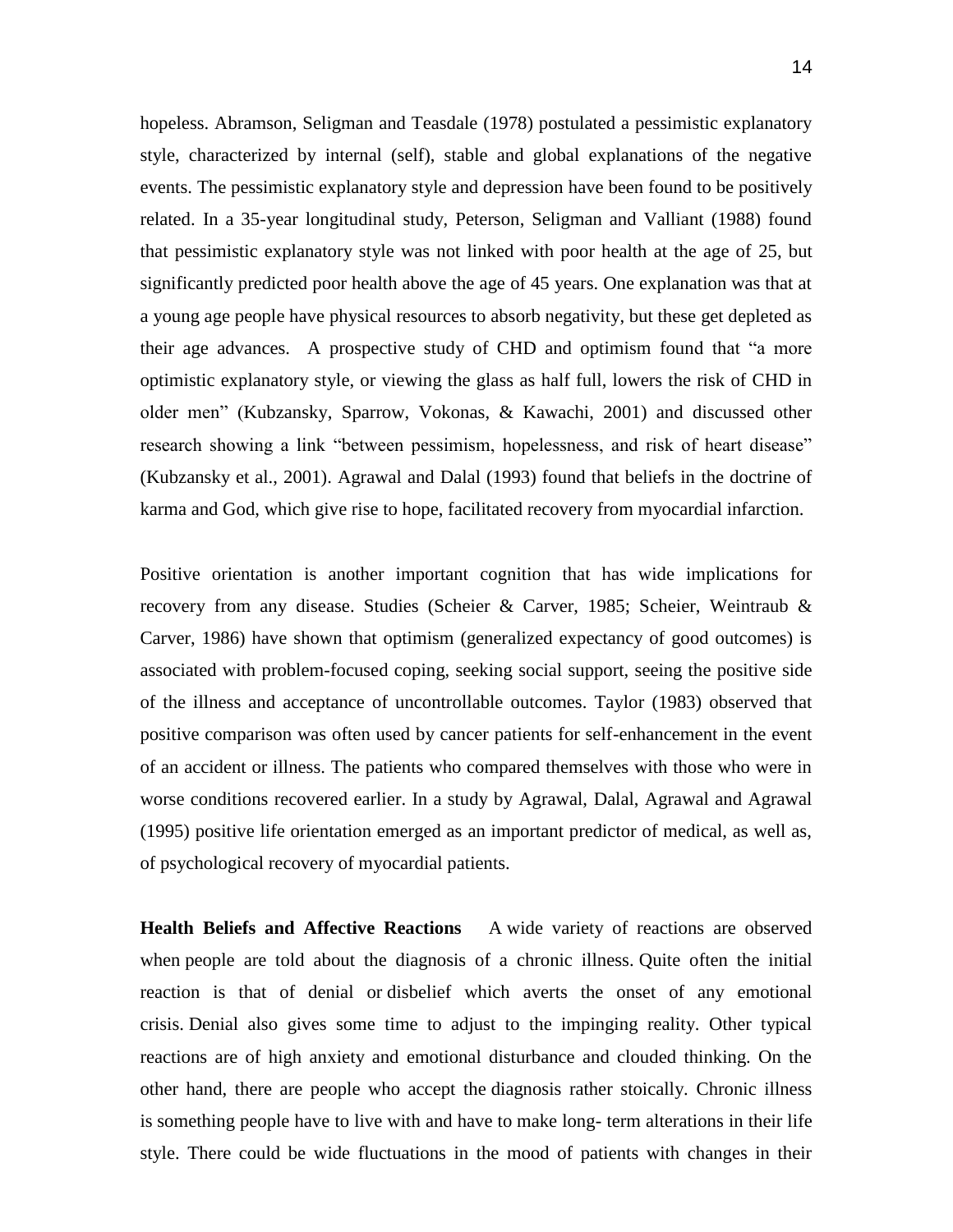physical condition and nature of disability. Pain and discomfort are other factors influencing the affective state. Many of these affective reactions may be transitory or of diffused kind, whereas, other reactions are specific to the appraisal of the symptoms.

Studies have shown the linkages between affective reactions to an undesirable life condition, and causal and control related beliefs. Weiner (1985) found that in the case of giving help, lack of effort on the part of the help seeker aroused anger, whereas physical disability led to aroused feeling of pity. Dalal and Tripathi (1987) in a study of help seeking behaviour found the linkages between control beliefs (situation controllable or uncontrollable) and affective reactions, stable and reversible. Some attribution-affect linkages found in their two experimental studies were uncontrollable-sympathy, controllable-anger and dislike.

The onset of a chronic illness and subsequent hospitalization result in more frequent arousal of the feelings of anxiety, depression, suppressed anger and helplessness (Westbrook & Viney, 1982). In an Indian study by Agrawal and Dalal (in press), the dominant affective reactions found in the hospitalized patients were helplessness, depression and metaphysical rationalization.Also, the female patients showed greater degree of anger and anxiety, whereas male patients more often showed disengagement and rationalization. It was also noted that anger was the least frequent reaction. Studying cancer patients Kohli (1995) found that anger response was very low. They showed greater degree of acceptance and rationalization in terms of the theory of Karma, where people look for justification in their own wrong-doings in the previous births. Higher attribution to metaphysical factors probably explains why Indian patients display low anger reaction.

It seems that the feeling which is more often expressed as a result of loss of control is that of helplessness. People show acute helplessness when they feel loss of control in a tragic situation. Abramson et al. (1978) posited that the affective reaction depends on the causal attributions they make. If the cause is perceived as being permanent rather than temporary, then the feeling of helplessness will be long lasting. If the cause is perceived as influencing many situations rather than just one, then the feeling of helplessness is likely to generalize to other situations. Finally, if the cause is perceived as being internal rather than external, the person is likely to suffer a loss of self-esteem. As Wortman and Brehm (1975) argued, whether a person would experience anger or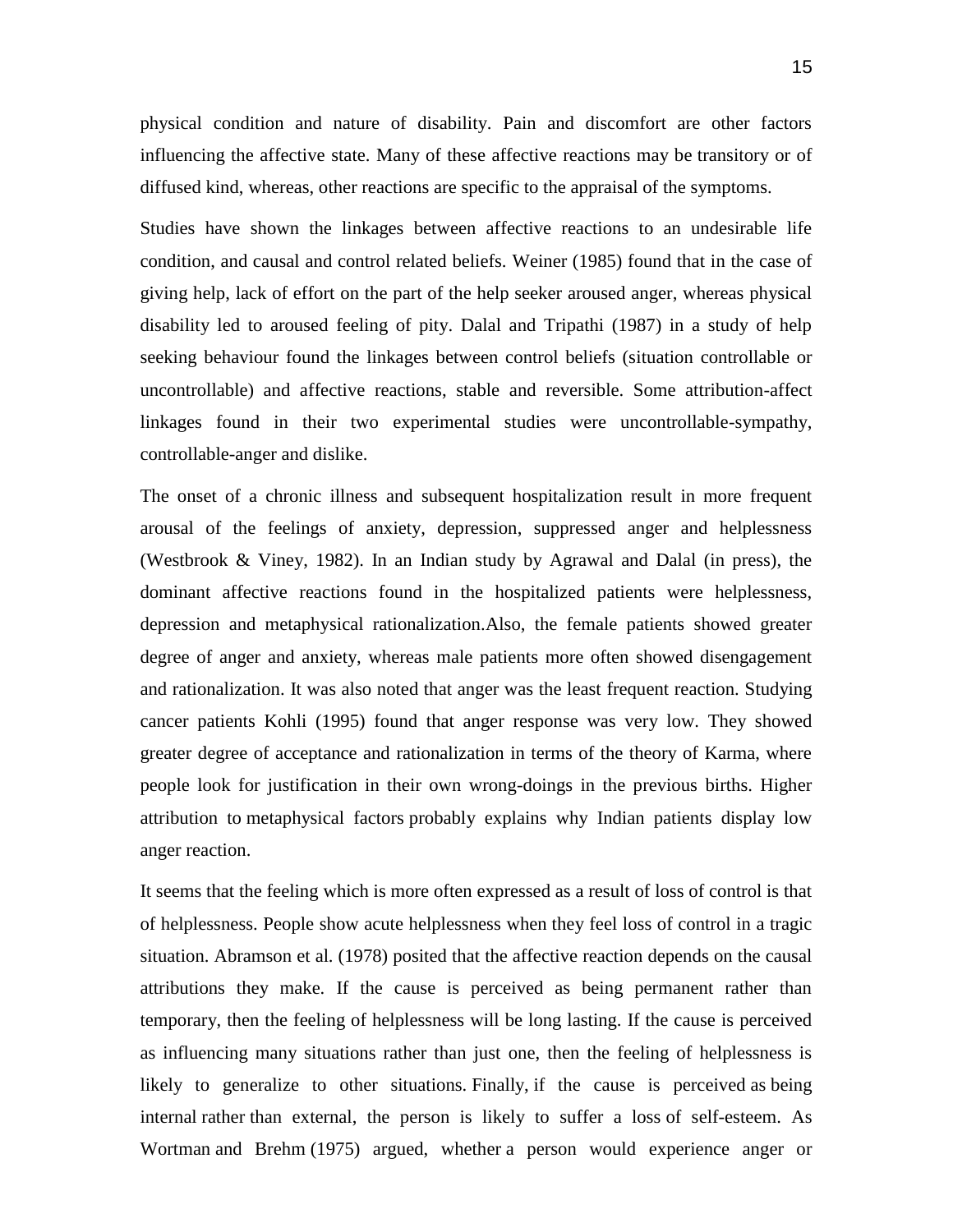helplessness depends on his or her causal attributions.

**Health Impairing Behaviours and Life Style Changes** These factors operate in four ways: health enhancing, health impairing, health protective and illness management. Diet, exercise and meditation are health enhancing behaviours; tobacco chewing, alcoholism will come under health impairing behaviours. The examples of health protective behaviours are immunization, maintaining hygiene and pollution-free environment, whereas illness management refers to taking initiatives to recover from an impending illness. Here we may focus more on the behaviours which have adverse consequences for health; directly or indirectly they become causative factors in the onset of a disease.

Much of the Western literature in dealing with health impairing behaviours has focused on smoking, obesity and to a lesser extent on alcoholism. What people eat and how much they weigh are considered behavioural processes which in concert with genetic and metabolic characteristics shape the health of a person (Baum & Posluszny, 1999). An unhealthy diet appears to directly enhance the risk of a disease, as low level of nutrition may contribute to pathophysiology of disease, as tobacco chewing, smoking, drug use and alcohol consumption may have direct effects on bodily systems and impair their efficiency. In low income countries like India under and mal nutrition become a major risk factor.

Consumption of tobacco in different forms is pervasive all over the world. Once tobacco use becomes a habit it is highly resistant to change. The primary active ingredient in tobacco is nicotine, which has stimulant properties that increases SNS arousal, alertness and reduces appetite. Smoking and other forms of tobacco use are major contributors to heart diseases, hypertension, stroke, cancer and other diseases. Passive exposure to tobacco smoke is also problematic and has similar effects as that of smoking. Consumption of tobacco in different forms is very common in India ad has been fund to be significantly associated with cancer.

Alcoholism, drugs and other narcotics are no lesser evil and are much more rampant than smoking. However, media and research exhibit more concern with smoking behaviour. In the case of alcoholism it is suggested in many studies that it is not alcohol consumption per say which affect health but the pattern of drinking behaviour, rather its abuse.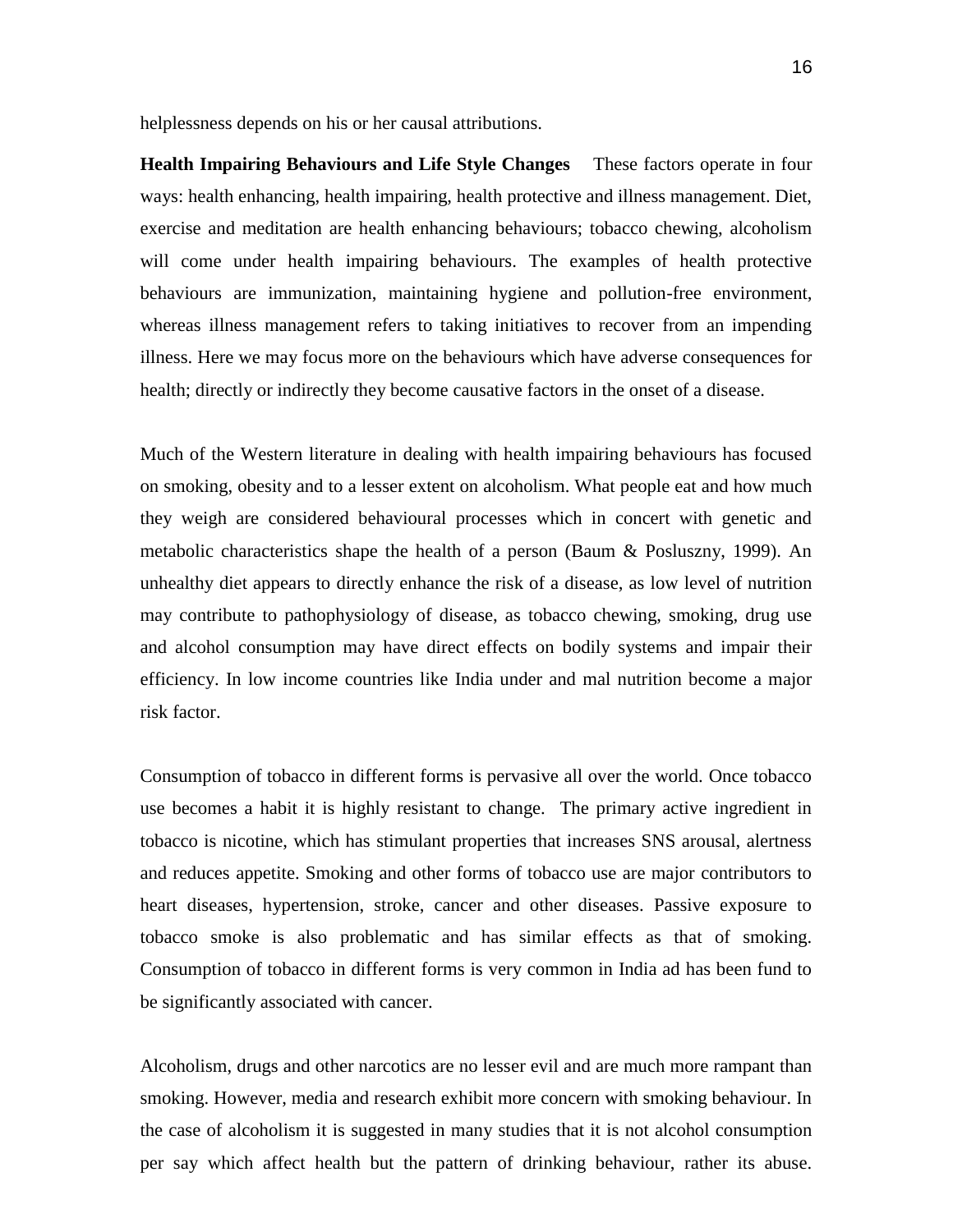Moderate level of drinking is considered to be good for health in many Western studies. Alcohol consumption becomes a health hazard when it is used as a mechanism for stress alleviation. Its association with social and moral aspects of behaviour often poses serious health problem at individual and family levels.

Stress is supposed to affect diet and weight in many ways. People who are under stress or in negative mood state are often seen eating more. They seek, what is called "comfort foods" or foods that make them feel better. The growing craze for fast and junk food , and synthetic drinks is becoming a serious health problem for the teenagers.

Whereas obesity and weight gain is a problem for a section of the society, a much larger section of the society which is below poverty line suffers from malnutrition which adversely affects health and life expectancy, and increases mortality rate. It retards physical growth, leads to functional impairment, disability and diminished productivity and reduces resistance to disease. The problem of malnutrition is a resultant of unavailability of food, low purchasing power of the people and population growth. In poverty conditions, these are the women who are often more malnourished. Studies have shown that in India diets of girl children and women are inadequate due to discriminatory practices. Women are discriminated in terms of both quantity and quality of the food available to them.

### **Coping with Chronic Diseases**

The question of interest here is "What do people go through while facing a disease which is of a chronic nature?" Research shows that the kind of psychological responses people make and the stages they go through depend on many factors. One is the nature of the disease itself. The onset of the disease could be sudden, as in the case of heart attack, or gradual, in which case the patients get sufficient time to deal with the disease. The disease could be life threatening, as cancer, or may go through in acute-chronic cycle, as in asthma. It could be a physically disabling disease, requiring a lot of changes in one"s life routine, like arthritis, or just demanding more care, like diabetes. Some diseases take a heavy toll on one"s financial, social and psychological resources, some others are just a nuisance for the person. Again the severity of the disease, their social background, support system and individual dispositions play a crucial role in determining the stages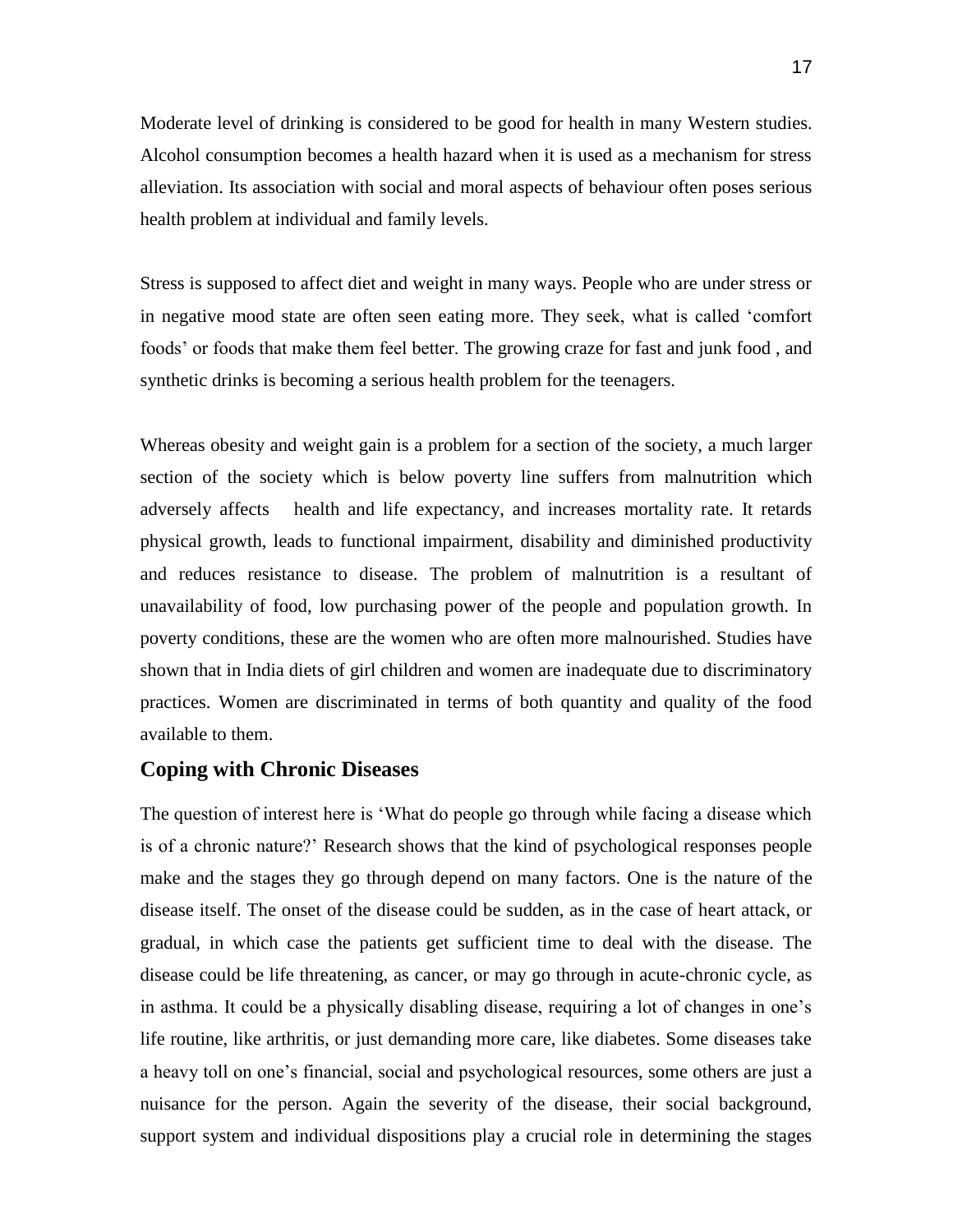the patients go through in the process of coping with a chronic disease (Dalal, 2001).

In a large number of cases, the initial reaction to the diagnosis of chronic disease is that of shock and disbelief. People try to actively seek disconfirming evidence. It takes time to reconcile with the idea that they are suffering from a disease with which they have to live with for a long period of time, may be for the rest of their lives. They swing between hope and despair. The realization that their disease is of chronic nature may result in extreme mood swings from depression to hostility. At a later stage, with psychological acceptance of chronic disease, people tend to seek more information about the disease, about the remedial and palliative aspects and its possible implications for their lives. They explore about their own role in containing and preventing the aftereffects and integrating the disease within their own lives. People in their endeavor to live with the disease go through the cycles of stability, improvement, remission, relapse and renewed efforts.

It has been found that patients" own beliefs about their health and treatment regulate their health behavior to a far greater extent than the doctors' beliefs or what the objective medical data suggest (Williams & Calson, 1996)). The research focusing on health beliefs shares some common understanding about the human nature. They are summarized as follows.

1. People are generally actively involved in understanding the meaning of their illness. This understanding is essential to prepare and appropriately respond to any health crisis.

2. People differ widely in the way they subjectively construct the experience of illness. Their beliefs about the illness and life in general provide the basic inputs for these subjective constructions.

3. The subjective constructions and representations of illness in terms of their meaning, causes and control influence their recovery (or adjustment) significantly, at times more significantly than the real nature of the disease.

4. People are motivated to make efforts to recover from the crisis situation. In fact, it is assumed that the efforts to recover begin with the onset of the chronic disease itself.

5. People are not only motivated but also possess a self-curing mechanism. In the crisis situation, this mechanism gets activated and people on very rare occasions need institutional support to deal with the psychological crisis. People not only recover or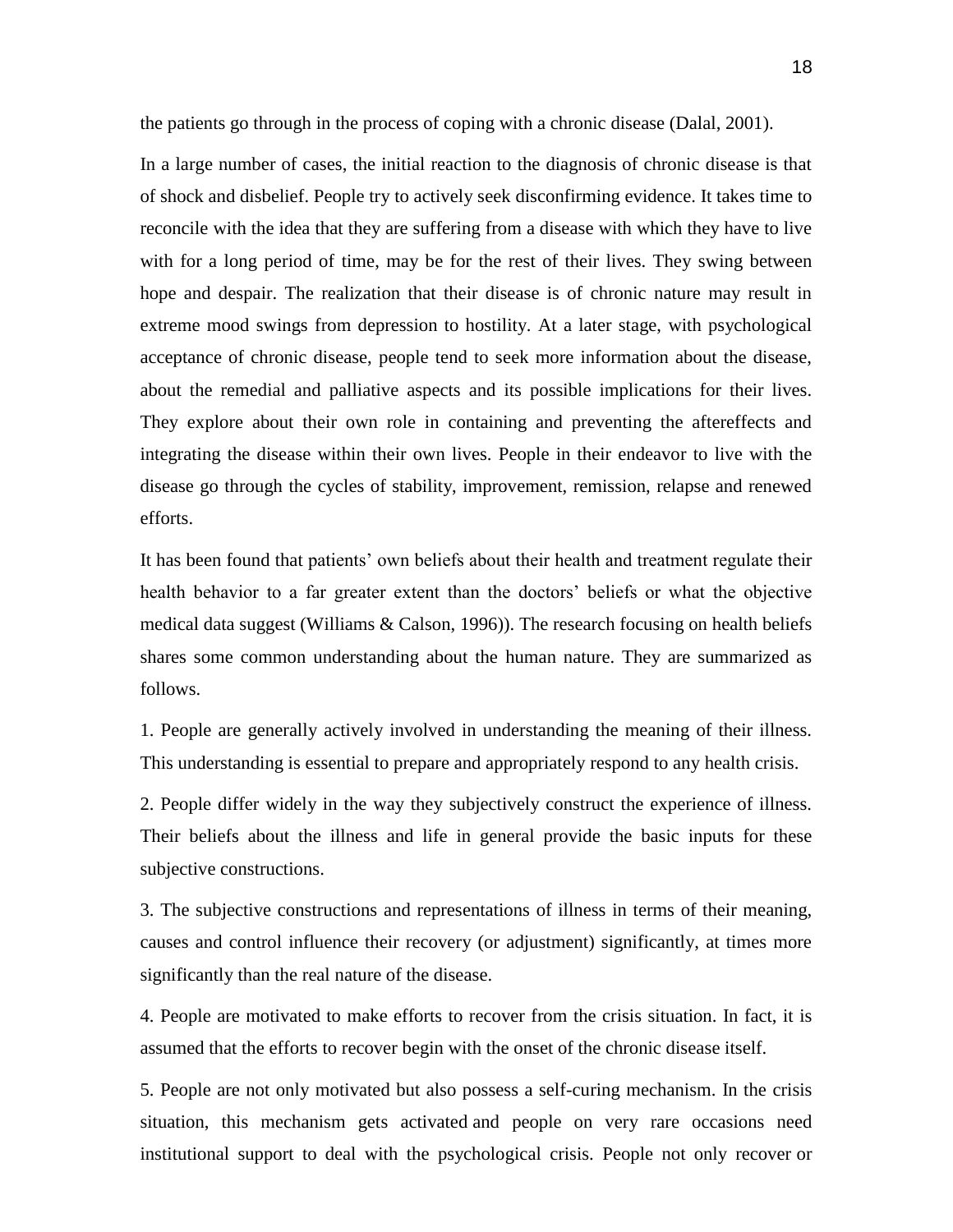successfully adjust but also learn to be more resourceful in facing a similar crisis in future.

6. People can be helped and trained to cope with the adversities by bringing appropriate changes in their own beliefs and attitudes.

## Social Support

The notion of social support includes both social embeddedness and emotional support that informs the people suffering from diseases that they are valued and cared about (Cobb, 1976). Social support, either elicited or provided spontaneously, goes a long way in determining how people deal with the life challenges and threats. Supportive interactions and the presence of supportive relationships in people"s lives have been shown to play a major role in emotional well-being and physical health. Mother Teresa said it best: "Being unwanted is the worst disease that any human being can ever experience" (as quoted in [Muggeridge, 1997,](http://spider.apa.org/ftdocs/amp/2004/january/amp59129.html#c63) p.17). Although supportive ties may create dilemmas for both the providers as well as the recipients of social support, belongingness to a reliable support system of kin and friends often reduces the risk of disease and enhances the recovery from mental and physical illness [\(Uchino, Uno, & Holt-Lunstad,](http://spider.apa.org/ftdocs/amp/2004/january/amp59129.html#c97)  [1999\)](http://spider.apa.org/ftdocs/amp/2004/january/amp59129.html#c97).

Family as a support system has been specifically analyzed by S. Sharma (1999). There are two major mechanisms that explain how social support reduces the negative impact of stress on health and well being i.e., *direct - effects hypothesis* and *buffering- effect hypothesis*. Moreover, the efficacy of social support is likely to be dependent on (i) who is providing the support, (ii) what kind of support is provided, (iii) to whom is the support provided, (iv) for what problem is the support provided, and (v) when and for how long is the support provided. Such issues are partly reflected in a recent study by Miltiades (2002) where the effect on the psychological well-being of India-based parents was examined whose adult children had migrated to the United States of America. It was seen that the availability of alternative support systems (the extended family support, the hired help) did not alleviate the feelings of 'loss', depression and loneliness in such parents. Thus, the appropriateness of a special kind of support seems to be dependent on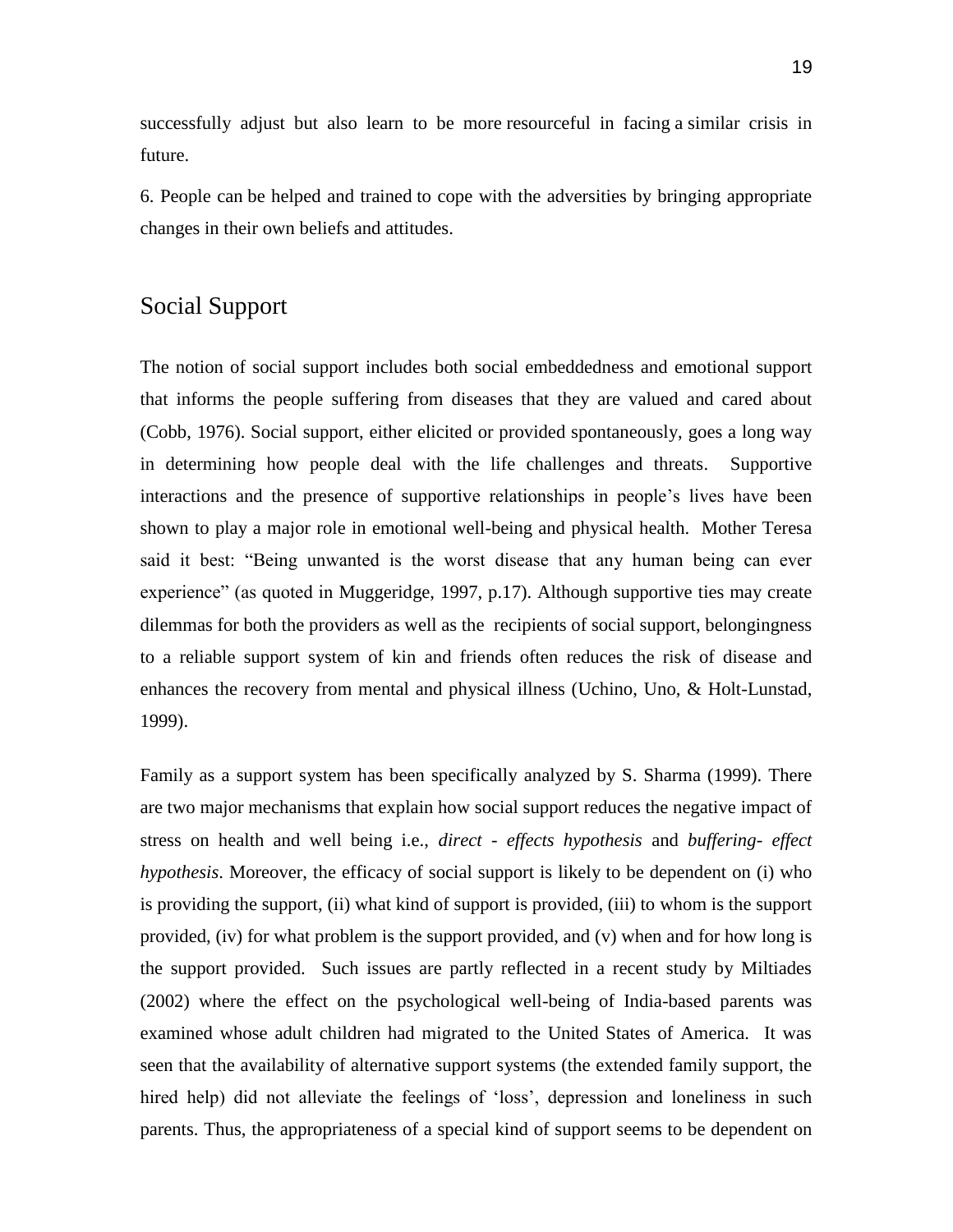the match between the type of support and the nature of problem encountered at a point in the life course, and also who is the provider of that support.

### Promoting Health and Well-being

It has been argued that the Indian systems focus on advanced stages of development and states of well-being and the Western systems provide details of psychopathology and early development. Integrating these two perspectives may enable us with a "full spectrum' model of health which traces etiology, causes and treatment of illness (recovery) to maintenance of good health through various stages of growth and enlightenment.

The growth model focuses on realization of human potential for transcendent experiences and cultivation of wisdom that touches the higher levels of consciousness. In some way the person works at the transpersonal level by recognizing continuity and interconnectedness of the living beings. The emphasis here is on higher order needs of the extended or inclusive self which are more encompassing. The pain and suffering of such a person has no bounds as they are not personal. Such kind of enlightenment seeks the common ground and gazes at the issues for all beings (*prani)* and for everyone (*sarva*). Sharing and expanding the sense of self demands not only creativity but also a discipline of a very high order. The journey from fragmentation to integration or from self to Self is very challenging but certainly capable of bringing unparallel joy and bliss. The vision celebrates the idea that "I am everywhere and everyone is in me". The differentiation is crossed in favor of integration. The person becomes more inwardlooking, keen about transcending the vagaries of physical environment and bodily (physical) concerns and focusing more and more on Self-growth. Wellness then becomes a virtue (Conrad, 1994). In fact this aspect of health is a major contribution of Indian positive psychology.

It may be noted that the self-transformation mentioned here is not merely an inward journey in which the person tries to escape from the reality. That does not characterize growth and evolution. Developing a reality orientation too is an integral part of that transformation. Such a person will have a more comprehensive appreciation of reality. He or she will be able to have a broader picture of reality. Such an informed view may help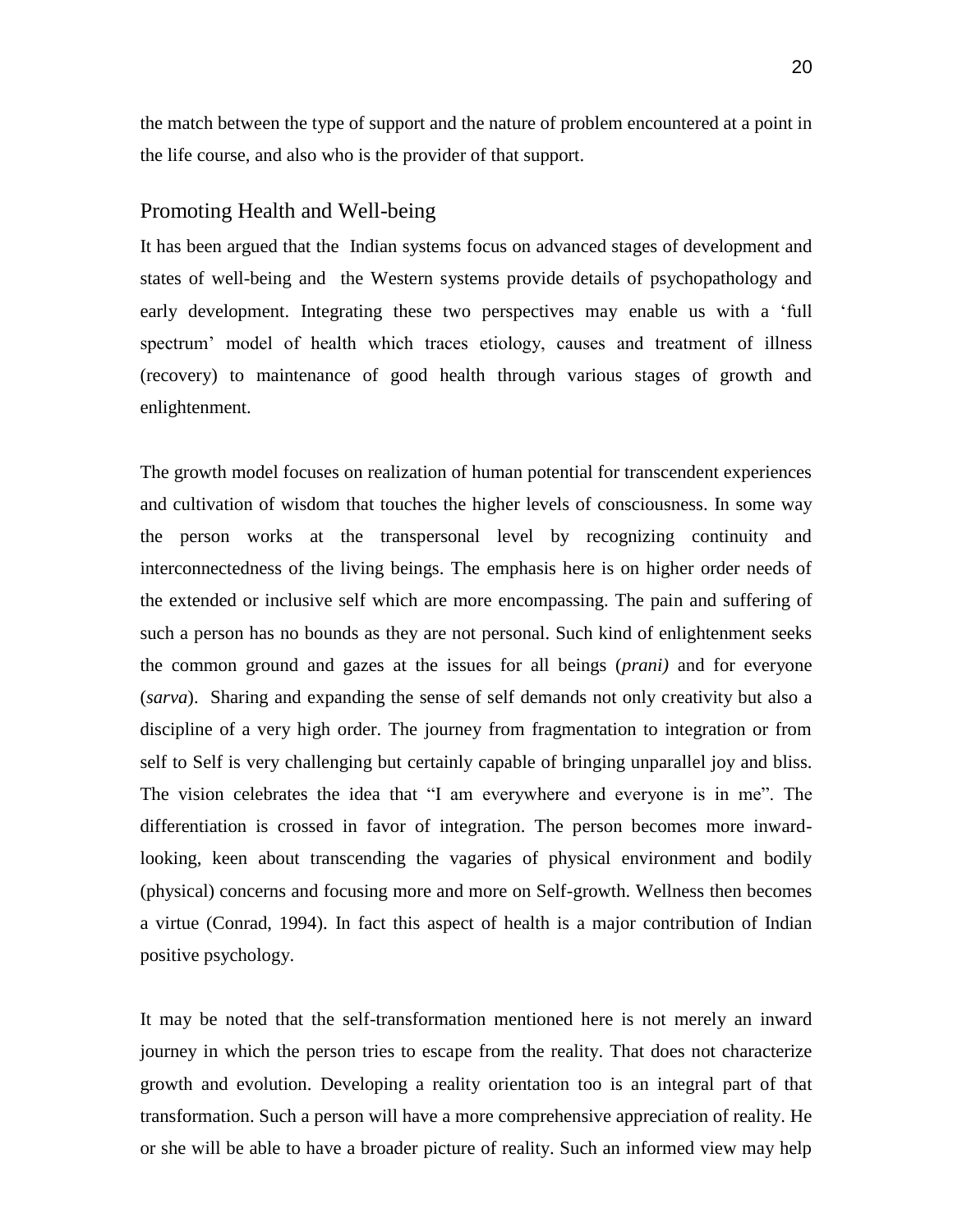avoiding the trivialities that engage common people who limit their efforts and confine to short term gains. A focus on growth inherently involves future orientation and going beyond the given. Such people display great resilience in the face of loss and trauma. Resilient people often display ability to maintain a stable equilibrium. They are found to respond to bereavement with lesser degree of grief (Bonanno, 2004).

Growth also involves vitality, thriving and a positive attitude. The positive moods and feelings are not merely indicators of health rather than they contribute to it (Fredickson, 2001). Increasingly many studies show the effects of optimism and hope towards a person"s well being and health. A growth orientation requires change in the life style with a space for activities like meditation, yoga and looking within. In today"s stressful and tension ridden life these efforts contribute to peace, happiness and well being of the people. The self of contemporary man is saturated (Gergen, 2001), i.e., stuffed with too much information and opportunities. It is populated by myriad of things of all kindsgood, bad, trivial and meaningful. The market and media complicate the situation by drawing attention to the apparent achievements and attractions that disturb the equilibrium. It is, therefore important to bring self regulation and self control in a relational world to the centre stage.

### Some Emerging Issues for Research

As an emerging field of study in India, health psychology is still in its infancy. In recent times, research in three developments significantly contributed to the growth of health psychology in India. The first is research in the area of yoga that has established close linkages between the mind and the body. A body of research (e.g. Swami Ram, Ballentine & Ajay, 1976) refers to relaxation and other mind control techniques to alleviate physical suffering. Second is, stress research. The deleterious effects of stress on health have been systematically examined in a number of studies. The research in this field has grown beyond the traditional stress models and the role of cultural and personality factors in moderating the adverse health-related effects of stress have been a major research preoccupation (see Misra, 1999; Pestonjee, 2002; Sharma, 1988). Third is, systematic exploration into the healing traditions of India. The traditional healers have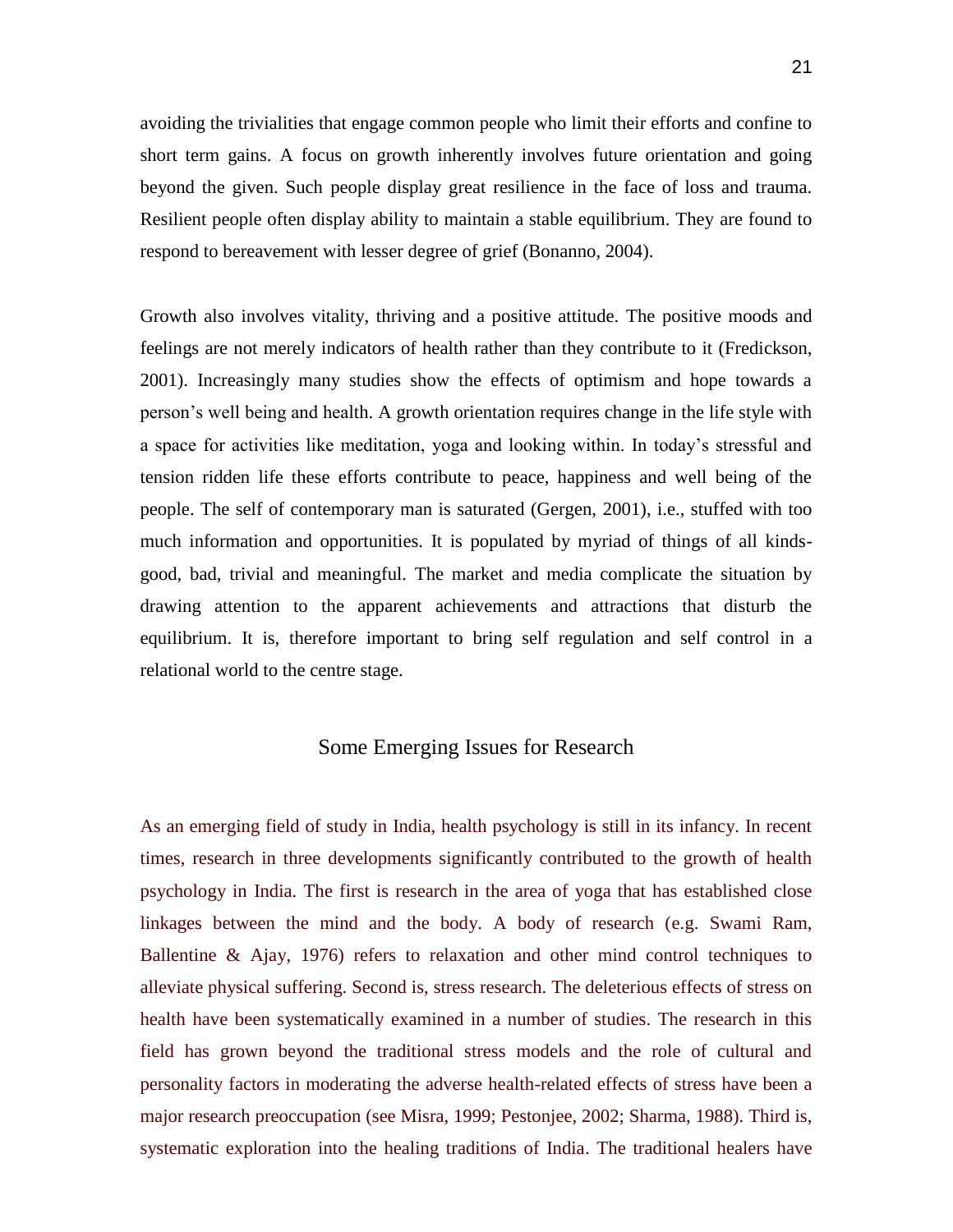developed many psychological techniques to alleviate suffering of the patients afflicted by various diseases (Kakar, 1982). Renewed interest in Ayurveda, the Indian system of medicine, which intricately interweaves both medicinal and healing aspects of treatment, has brought forth the potential role of psychological factors .

As health psychology is growing a symbiotic relationship between the mind and the body is taking the centre-stage. Healthy behavior is now viewed in terms of challenges and opportunities. A dynamic view of health that acknowledges the implications of a new holistic paradigm has enlarged the scope of its domain. For instance spirituality and religion are now considered important factors in causing the disease, as well as in healing. In the western behavioural science spirituality is now ready to take the centre stage (Sloan & Bagiella, 2001). A special issue of the *American Psychologist* on "Spirituality, Religion and Health" published in January. 2003, is a clear evidence of the increased interest and research activities in this area. It is a genuine frontier of research, one in which psychologists have both much to contribute and much to learn (Miller & Thoresen, 2003). This is a radical departure from the secular and non-spiritual orientation of mainstream Western psychology.

There is greater interest now in exploring the possible role that psychologists can play in improving the health status and recovery from illness or injury. Some important research in the area of health psychology has been reviewed by Dalal (2001) .The most recent review of Indian research is by Sharma and Misra (in press). There are other attempts to review the growth of health psychology in India (Chandaram & Pellizzan, 2003; Misra  $\&$ Varma, 1999; Singh, Yadav & Sharma, 2005). As a hybrid psychological science of health, this new discipline is multidisciplinary, multi-method and applied in nature. It aims at improving the quality of health and well-being. It practically touches almost all aspects of human life.

The study of health and well-being, however, is still an emerging area in psychology and in spite of all promises and possibilities the discipline has yet to mature as an independent enterprise in India. We have not been able to build on rich healing traditions and holistic curative practices. With the failure of Western medicine in managing morbidity, there are intense efforts worldwide for the search of alternative health care systems and India has much to offer in this respect. In this context some of the important themes of research in which potential of research, theory building and applied work exists are briefly indicated.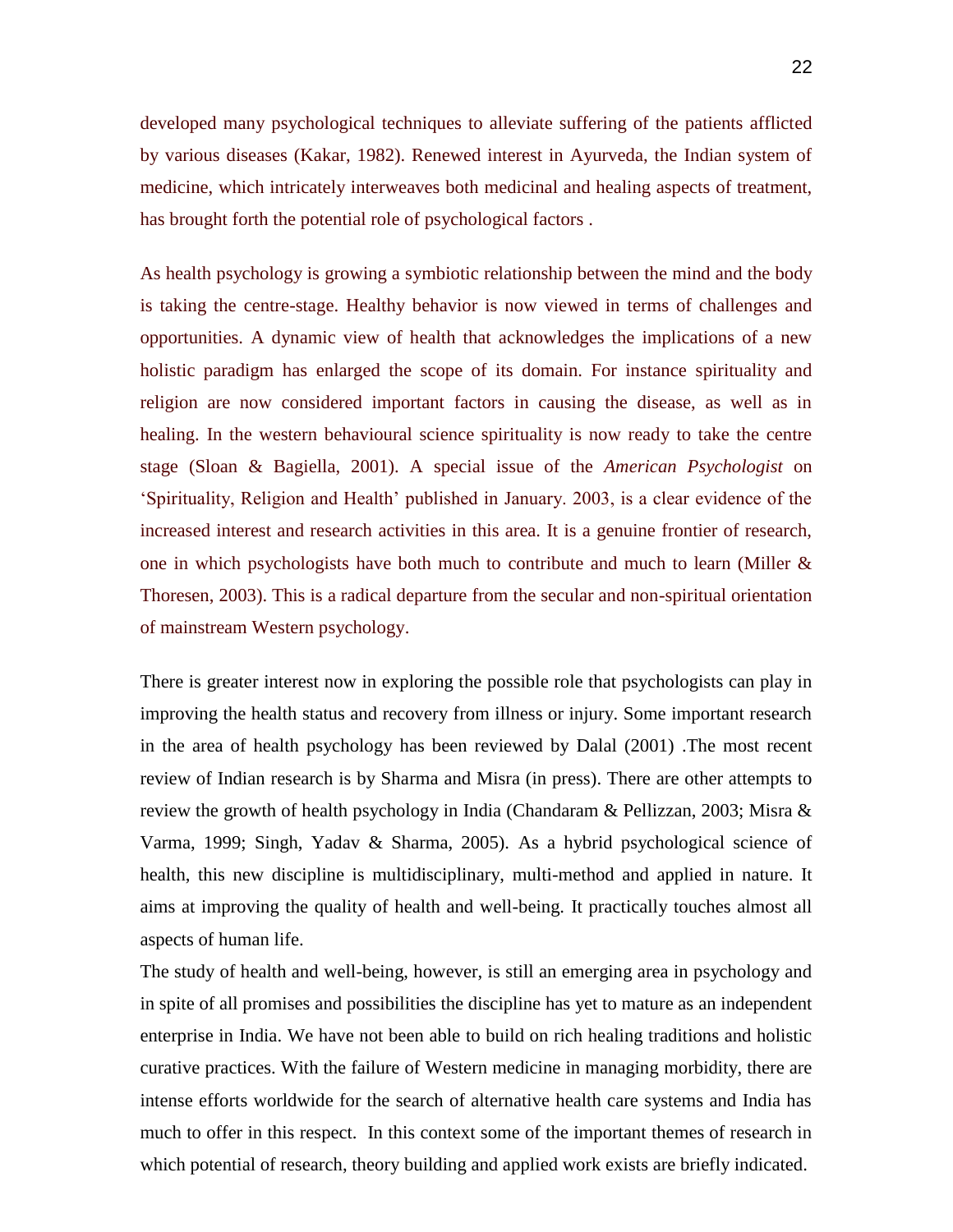**Stress Research** Stress is still one of the most popular research topics in India. An overview of the body of existing literature suggests that research in this area had primarily followed the stress-strain (mental health) models and have tried to find efficient coping strategies in different demographic groups. The emphasis was on the measurement of life stresses, coping strategies and well-being, and to establish linkages among them. The focus is now gradually shifting to the perception and experience of stress, long-term consequences of stress, personal control, coping strategies and their consequences for health. The Indian techniques of meditation and relaxation have much to contribute to stress alleviation programmes. Indian psychologists have yet to outgrow the narrow disciplinary boundaries and the limitations of their professional training to focus on the 'real' issues.

The research in this domain needs to focus on the positive consequences of experiencing stress and its potential for personal growth, resilience and enrichment. Also, the role of worldview is rarely taken into account. Seeking pleasure and avoiding pain is important but the possible image of a world totally free of pain and misery is something that has been rejected in the Indian thought. The image of world has been more realistic by recognizing its limitations and the goals of pleasure have been moderated accordingly. To be happy in a world which is in flux one needs to bring changes within also when caught in stress and illness. Perhaps the happiness and well being despite the adversity is possible only with a different kind of reality perspective that has space for pain and misery too. This does not mean to view life pessimistically. Instead it creates a realistic vision that has positive contribution to the quality of life.

**Healing Practices** The traditional healing systems in India still constitute an uncharted area of research. The pioneering work of Kakar (1982), Neki, (1973), Joshi (1988, 2000), etc. have laid a good foundation for this stream of work to build on. We still need to know how traditional healing works, how culture, mind and body transact as a complex system, not only to heal the person but also to facilitate personal and social well being and happiness. Indian texts have rich source material to understand suffering and healing as psychological states. Many of them are in practice. However, the Indian researchers have been less innovative and somewhat reluctant to address substantive issues. For instance, spirituality is one such issue which has not been attended to. The rich array of concepts, theories and practices available in the Indian tradition have remained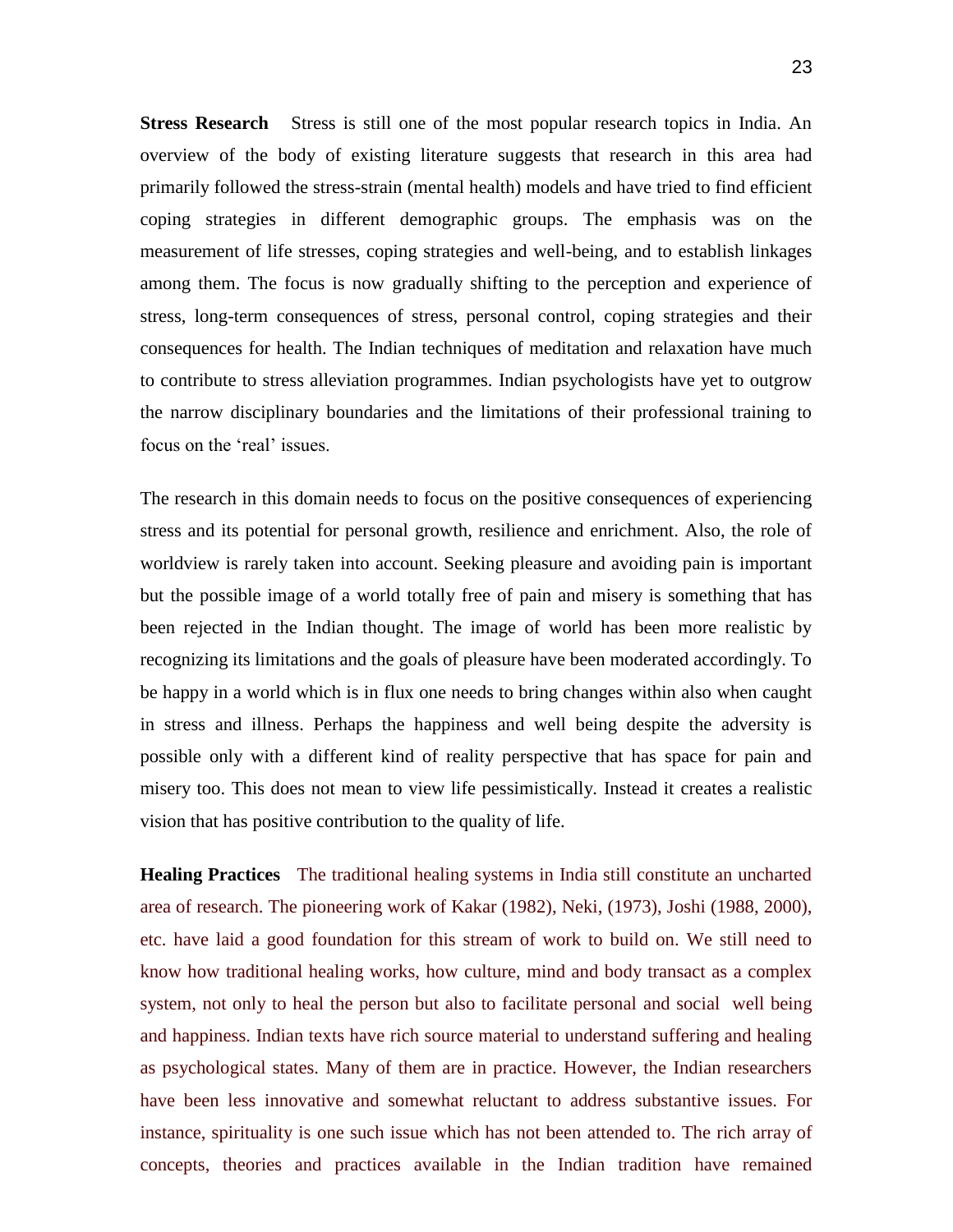unexplored. Yoga uses body to transcend it. Yoga as a therapeutic involves physical practice as well as a way of cultivation of consciousness. It treats liberation as healing. Tnantra, mantra and music are also used for therapeutic practices. The Indian perspective does not dichotomize the material and spiritual. As Crawford (1989) maintains "for ayurveda, spirit and matter, soul and body, although different, are not alien, insofar as they can be brought in a healing relationship with consequences that are mutually beneficial". The researchers, however, have not attended to the issues that emanate from this kind of indigenous view. The Tibbia, Siddha and other traditions of medicine too have also not been examined adequately to examine their contributions to health and well being. Interestingly these traditions seek remedies within the self and immediate environment and therefore are more accessible. However, owing to negligence and aversion they are becoming obscure. In recent years some impetus has been given to them but systematic efforts are very few (see Kapur & Mukundan, 2002 for children"s health). As yet, there are not many studies to understand the underlying mechanisms and integrating them within the contemporary scientific research.

**Efficacy of Psychological Interventions** Studying the efficacy of psychological interventions is another promising area of research in which there are many possibilities. Health psychologists need to work in unison with health practitioners of both traditional and medical variety. Such intervention studies are the need of the hour. A call for the "Health For All by 2000" and its aftermath have brought many shifts in the research agenda in the field of social sciences, in general, and health psychology, in particular. One, the impressive achievements in the health sector has brought down the mortality significantly but at the same time increased the instances of morbidity. Though we know a good deal about the causes and cases of mortality, psychosocial and cultural dimensions of morbidity conditions are not much researched into. This area needs much attention by the social scientists.

**Enhancing the Health Status** There is a realization among the researchers, practitioners and policy makers in the health sector that health status has complex linkages with poverty, deprivation, population growth and education. No direct relationship between poverty and health was found in several studies. This calls for a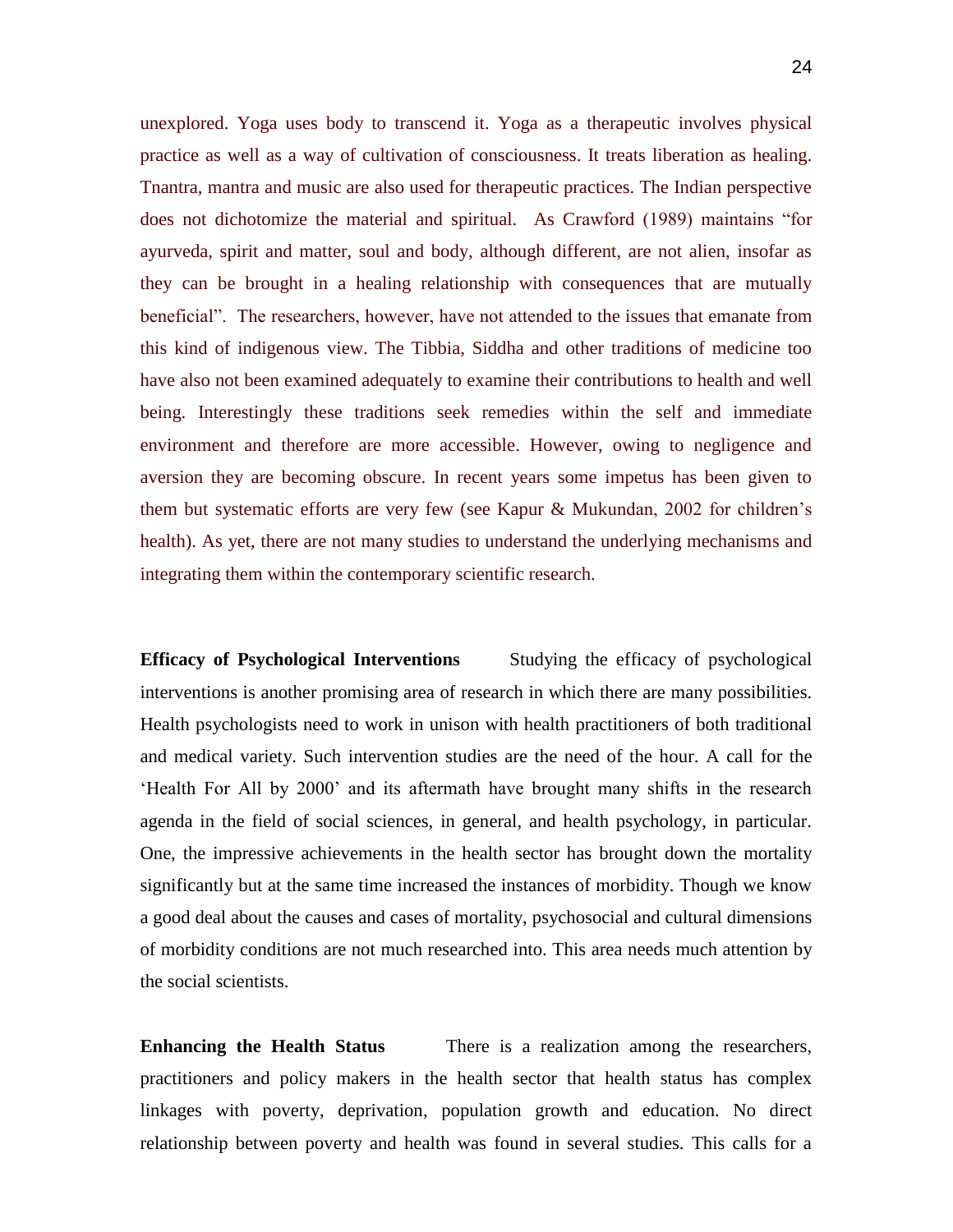more interdisciplinary approach in research to find ways to improve health status of the people. Health research needs to come out of the narrow disciplinary groves and has to accept the more challenging task of helping people improve their physical and mental health. Research in this area has to be futuristic, i.e., to assess the health requirements of the burgeoning population and the role of technology in providing health care. Community oriented health services are going to be a major research area for the social scientists in the years to come. The health policies and planning has to involve people, voluntary organizations, activists and social scientists, not just medical professionals. Encouraging community participation and linking health with the wider developmental issues has to get reflected in the research agenda. To this end health communication is going to play a key role. We need research in this area.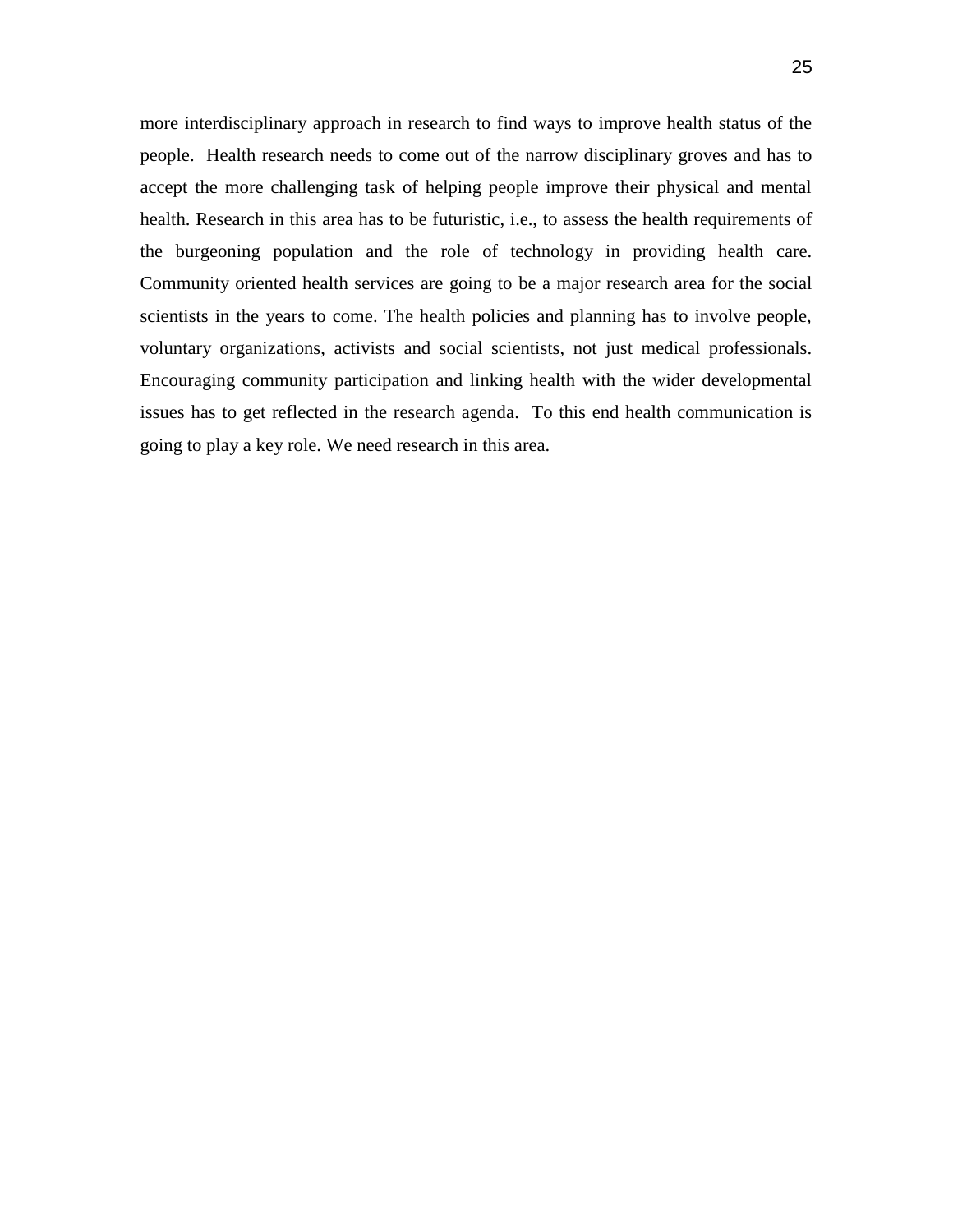**Mapping the Meaning of Health and Illness** In this context it may be mentioned here that the meaning of health and illness are culturally derived. How do people understand that they are sick? What do they do to recover ad stay healthy? What happens when people have to live with a long-term illness? How do the prevailing cultural beliefs about how to stay well affect people in their everyday activities? These questions are of prime importance when we want to understand health behaviour of people. Patientcentered care is emerging as a key concept in modern medicine also. This makes a stronger case for employing social constructivist approach (Gergen, 2001) in health research. From this position illness is a process of an ongoing interaction between culture and people. From this perspective medical view is just one among many constructions. There are other promises of developing people-centred health care programmes. Accordingly, a health practitioner or a healer has to be something more than an expert in the field but has to be sensitive to the way people construe health and illness. Research in this area is sadly lacking. Finally, as Nandy (2000) has succinctly put it, "*The concept of health does not emerge only from textbooks, it is also scattered all around us in various disguises and is waiting to be discovered by us. We must have the intellectual modesty and alertness to pick up these concepts to enrich and pluralize our idea of health"* (p.111). We need to attend to the cultural and sub cultural variations in the notions of health, illness and well being.

**Rethinking Well-being** Well being is one of the cherished goals of humanity. It refers to the state of optimal psychological functioning and experience and defines the idea of "good life". As has been mentioned earlier well being or subjective well being (SWB) is people"s chief concern in life. SWB is defined in many ways. While liberation (moksha) from suffering was considered the sumum bonum of life by the ancient Indians Amartya Sen (1999) notes that freedom is a more rational goal for development than gross national product. He found that in cultures where relative freedom has expanded both quality of life and economic growth have taken place. In large part, the past research in psychology concerned itself with psychopathology. It is under the positive psychology movement that attention is now being paid to well being and the issues of empathy, love, wisdom, gratitude, resilience and authenticity etc. (see Snyder & Lopez, 2002). It is found that material security and luxury alone are not sufficient for experiencing well being as many poor countries score high on the measure of happiness. In fact, viewing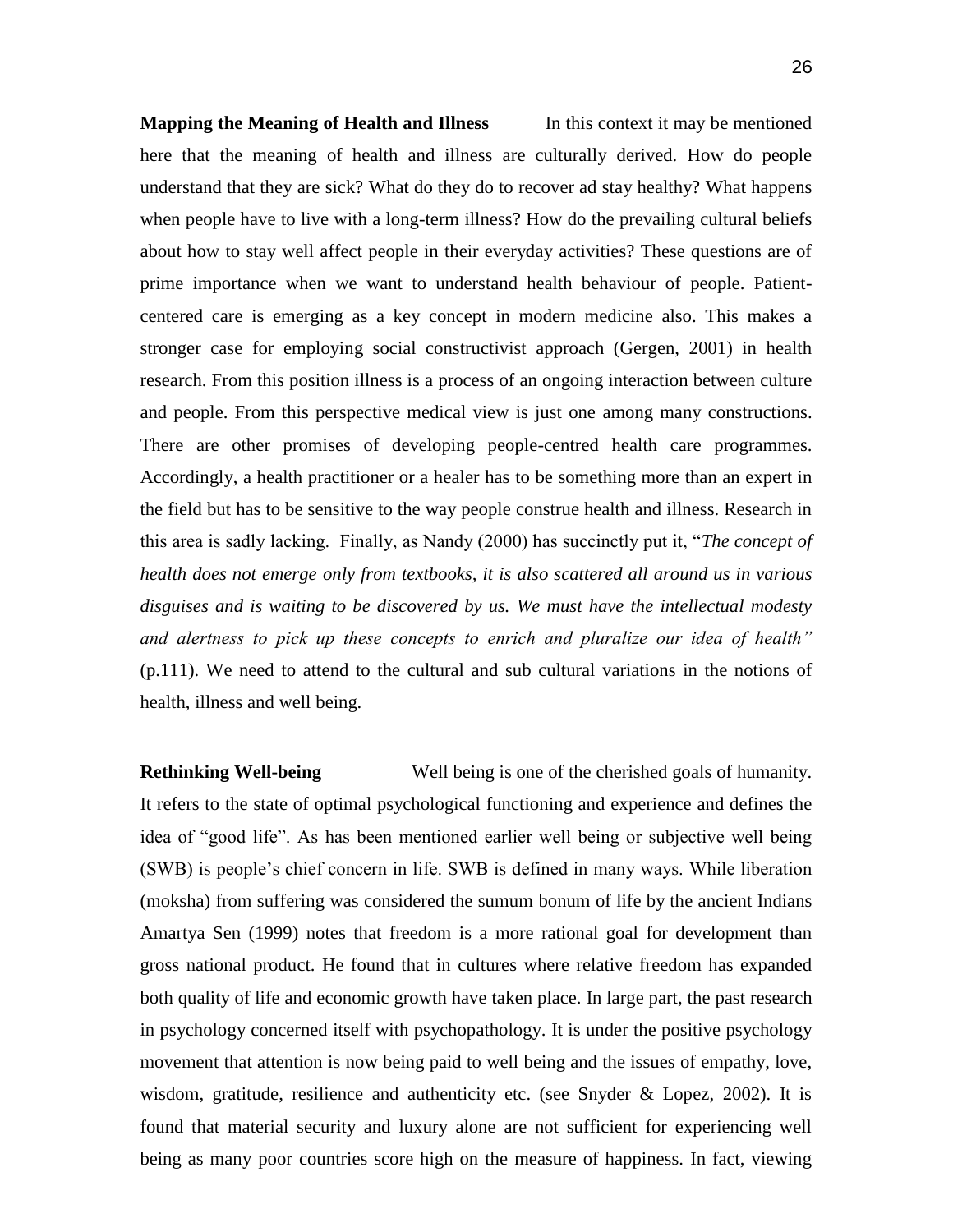well being in terms of pleasure or happiness is one perspective only. There is another perspective that emphasizes on actualization of human potential or one"s true nature. The former presents the *hedonic* view while the latter reflects *eudaimonic* view (Ryan & Deci, 2001). The relationship of personal wellness and collective well-being also needs to be investigated. The social well being as a positive state associated with optimal functioning within one"s social network and community (Keyes, 1988) incorporates social integration, social contribution, social coherence, social actualization, and social acceptance. The relationship of well being with a host of variables such as self esteem, emotion, physical health, social class, wealth, attachment and relatedness are being investigated. In Indian thought two kinds of pleasures are described one is mere pleasure (*Preyas*) the other is those pleasures which are good or desirable (*Shreyas*). Recently attention is being paid to happiness. Seligman"s (2002) *Authentic Happiness* and the idea of signature strengths – the personal traits associated with various virtues are interesting proposals (see Peterson & Seligman, 2001). On the whole the domain of well-being requires serious research attention.

**Culture and Health** Health psychology also needs to attend the cultural complexity of the contemporary world. The Western perspective as universal is problematic. As Lewis-Fernandez and Klineman (1994) have pointed out understanding of health and pathology in the West has been bound to three culture bound ideologies namely self is egocentric, mind-body dualism and culture as epiphenomenon. The cross-cultural, cultural psychological work and anthropological work have shown convincingly that these assumptions do not hold true in many Asian, Latin, and African cultures. People do hold interdependent, relational and encompassing notions of self (Mascolo, Misra & Raspardi, 2004) which go beyond the self contained and autonomous conceptualization of self. The body mind continuity and interrelationship is also widely accepted and people consider and experience human suffering in an integrated somatopsychological mode: as simultaneous mind and body distress. They do not classify psychopathology as organic disorders which are experienced as psychological distress and psychological problems which are somatized (Lewis-Fernandez & Klineman, 1994). Also, the meanings and practices are often culturally specific and they play important role in shaping the experiences of distress and well being. In this context it is important to note that culture is not a static category or phenomenon. It is dynamic in nature and operates as a process. In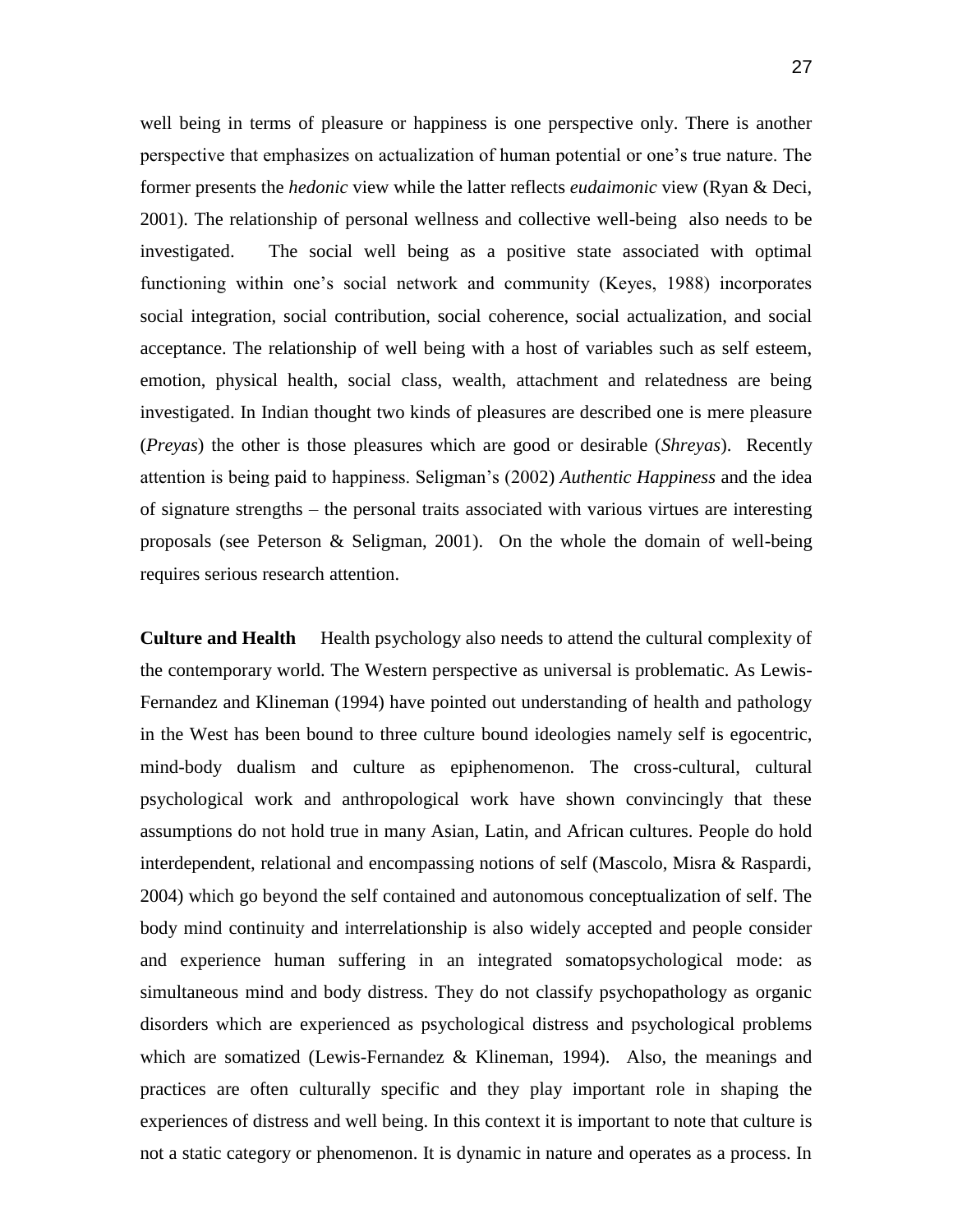a world where several cultures are clashing and synthesizing at the same time health practices and beliefs are also subject to change and reconfiguration. The processes of globalization, migration and communication revolution are restructuring the world of experience. This scenario is posing new challenges and giving opportunities for health psychologists. It is through innovative research, teaching and training that the emerging issues in the area of health psychology can be scientifically dealt with.

### **References**

- Abramson, L.Y., Seligman, M.E.P., & Teasdale, J. (1978). Learned helplessness in humans : Critique and reformulation. *Journal of Abnormal Psychology, 87*, 49-74
- Agarwal, M., & Dalal, A.K. (1993). Beliefs about the world and recovery from myocardial infarction. *Journal of Social Psychology*, *133*, 385-394.
- Agarwal, M., Dalal, A.K. (1994). Patients in Indian hospitals: environmental stresses and affective reactions. *Indian Journal of Social Work, 55,* 41-46.
- Agarwal, M., Dalal, A.K. ; Agarwal, D.K. , & Agarwal, D.K. (1994). Positive life orientation and recovery from myocardial infraction. *Social Science and Medicine , 38,* 152-160.
- Agarwal,M.,& Naidu,R.K.(1988).Impact of desirable and undesirable life events on health.*Journal of Personality and clinical studies,4,53-62*
- Bahnson, C.B. (1981). Stress and cancer: The state of the art. *Psychometrics, 22*, 207- 220
- Baum, A.,& Posluszny, D. M.(1999). Health psychology: Mapping biobehavioral contributions to health and illness. *Annual Review of Psychology, 50,* 137-163.
- Bonanno, G.A. (2004). Loss, trauma, and human resilience: Have we underestimated the human capacity to thrive after extremely aversive events? *American Psychologist, 59*, 20-28.
- Chandarana, P.& ellizzari, J.R. (2003). Health psychology: Suth Asian perspectives. In Kazarian Shahe & David R. Evans (2003). *Handbook of cultural health psychology* (pp.411-444) . San Diego: academic Press.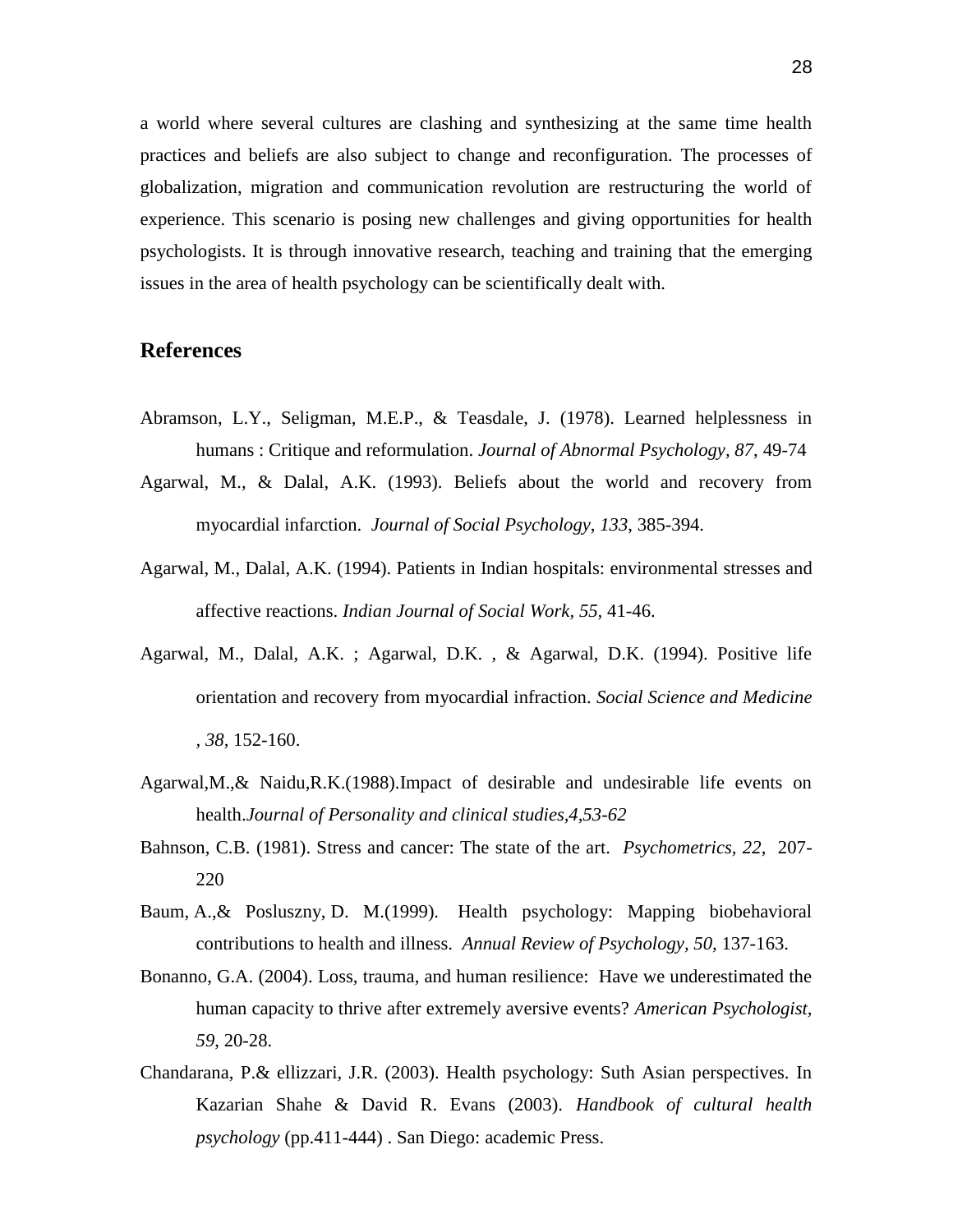- Cohen F., & Lazarus, R.S. (1979). Coping with the stresses of illness. In G.C. Stone, F. Cohen, & N.E. Adler (Eds.), *Health Psychology : A Handbook*. San Francisco : Jossey- Bass.
- Conrad, P. (1994). Wellness as virtue: Morality and the pursuit of health. *Culture, Medicine and Psychiatry, 18*, 385-401.
- Crawford, S, Cromwell (1989). Ayurveda: The science of long life in contemporary perspective. In Anees A. Sheikh & Katherina S. Sheikh (Eds.) *Eastern and western approaches to healing: Ancient wisdom and modern knowledge* (pp. 3- 32). New York: John Wiley.
- Dalal, A.K. (2001). Health psychology. In J. Pandey (Ed.), *Psychology in India revisited, Vol.1 (*pp. 356-411). New Delhi: Sage.
- Dalal, A.K., & Tripathi, M. (1987). When the help is denied : A study of attribution linked affective reactions. *International Journal of Psychology, 22,* 1-15.
- Derogatis, L.R., Abeloff, M. & Melisaratos, N (1979). Psychological coping mechanisms and survival time in metastatic breast cancer. *Journal of American Medical Association, 242*, 1504-1508.
- Derogatis, L.R., Abeloff, M., & Melasaratos, N. (1976). Psychological coping mechanisms and survival time in mentalistic breast cancer. *Journal of the American Medical Association, 242*, 1504 -1508.
- Diener, E., & Suh, , E.M. (1997). Measurung quality of life: Economic, social and subjective indicators*. Social Indicators Research, 40*, 189-216.
- Engel, G.L. (1977). The need for a new medical model : A challenge for biomedicine. *Science, 196,* 129-36.
- Fields, G.P. (2001). Religious therapeutics: body and health in yoga, Ayurveda and tantra. New York: State University of New York.
- Fredrickson, B.L. (2001). The role of positive emotions in positive psychology; The broaden-and-build theory of positive emotions. *American Psychologist, 56*, 218- 226.
- Gergen, K.G. (1988). The saturated self. New York: Basic Books
- Glass, D.C. (1976). Behaviour patterns, stress and coronary disease. Hillsdale, NJ : Earlbaum.
- Glasser, W. (1976). *Positive addiction.* New York: Harper & Row.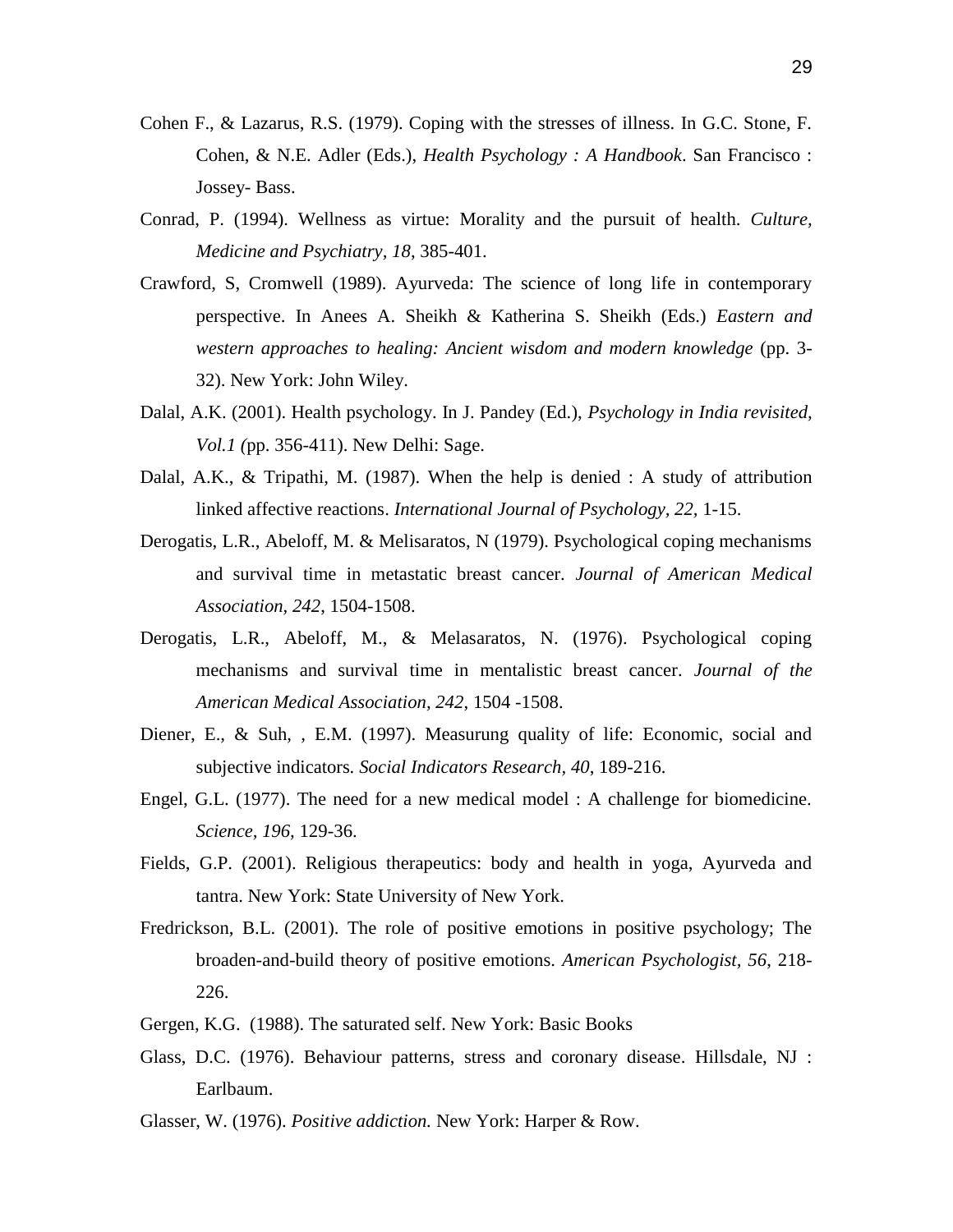- Holmes,T.H.,& Rahe,R.H.(1967). The social readjustment scale.*Journqlof Psychosomatic Research,*11,213-218.
- Janis, I.L. (1958). *Psychological Stress.* New York : Wiley.

Joshi, P. C. (1988). Traditional medical system in the central Himalyas. *The Eastern Anthropologist, , 41*, 77-86.

- Joshi, P. C. (2000). Relevance and utility of traditional medical systems (TMS) in the context of a Himalayan tribe. *Psychology and Developing Societies, 12,* 5-29.
- Kakar, S. (1982). *Shamans, mystics and doctors*. New Delhi : Oxford University Press.
- Kapur, Malvika & Mukundan, Healata (2002). Child care in ancient India from the perspectives of developmental psychology and pediatrics. New Delhi: Sri Sad guru Publications.
- Keyes, C.L. (1988) . Social well-being. *Social psychology* Quarterly, 62, 121-140.
- Kobasa, S.C. (1979). Stressful life events, personality, and health : An inquiry into hardiness. *Journal of Personality and Social Psychology, 37*, 1-11.
- Kohli, N. (1995). *Coping with tragic life events : A study of cancer patients.* Unpublished doctoral dissertation, University of Allahabad., India
- Kubzansky, L. D., Sparrow, D., Vokonas, P.,& Kawachi, I.(2001). Is the glass half empty or half full? A prospective study of optimism and coronary heart disease in the Normative Aging Study. *Psychosomatic Medicine, 63,* 910-916.
- Kumar, K. (2002). An India conception of well-being. In J. Henry (Ed.), *European positive psychology proceedings*. Leicester, U.K.: British Psychological Society.
- Lazarus, R.S. (1966). *Psychological stress and the coping process*. New York: McGraw Hill.
- Lazarus, rs & Folkman, S. (1984). *Stress, appraisal and coping*. New York: Springer.
- Liwis-Fernanddez , Roberto, & Klineman, Arthur (1994). Culture, personality and psychopathology. *Journal of Abnormal Psychology, 102*, 67-71.
- Mascolo, M.F., Misra, G. & Rapisardi, C. (2004). Individual and relational conceptions of self in India and the United States. In M.F Mascolo, & , Jin Li ( eds.) *culture and developing selves : beyond dichotomization*. (pp. 9-26). *New Directions for child and adolescent development No. 104.* San Francisco: Jossey –Bass.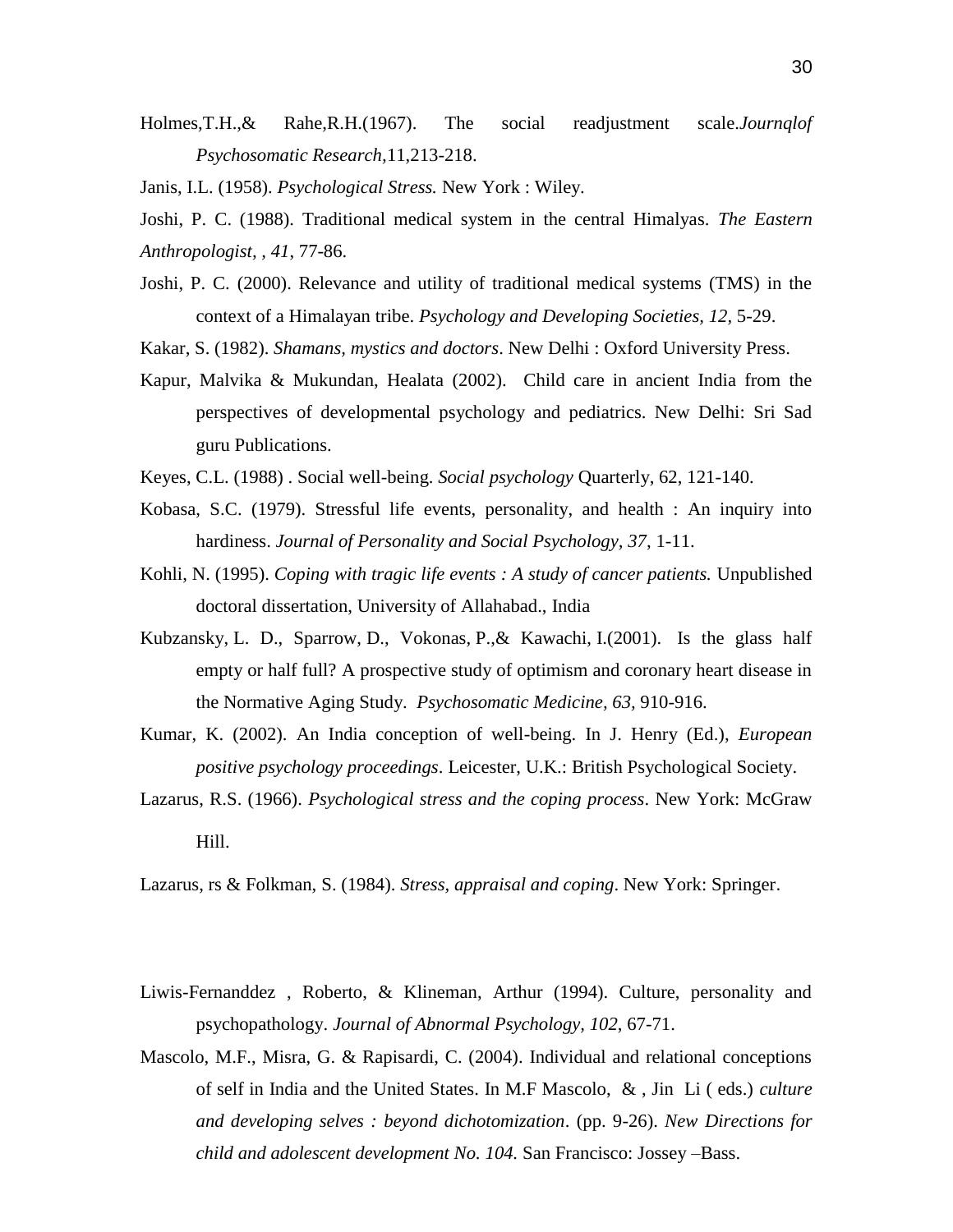- Miller, W. R., & Thoresen, C. E.(2003). Spirituality, religion, and health *American Psychologist, 58,* 24-74. ( [Special section].)
- Miltiades, H. B. (2002). The social and psychological effect of an adult child"s emigration on nonimmigrant Asian Indian elderly parents. *Journal of Cross Cultural Gerontology, 17,* 33-55.
- Misra, G. (1994). Psychology of control: Cross-cultural considerations. *Journal of Indian Psychology, 17*, 22-39.
- Misra, G. (Ed.). (1999). *Psychological perspectives on stress and health*. New Delhi: Concept.
- Misra, G., & Varma, S. (1999). Introduction: Concerns in the study of stress and health. In G. Misra (Ed.), *Psychological perspectives on stress and health* (p. 25-38). New Delhi: Concept.
- Mondal, P. (1996). Psychiatry in ancient India: Toward an alternative standpoint. *NIMHANS Journal, 14*(3), 166-199.
- Muggeridge, M.(1997, September 9). In a 1968 BBC interview: "Being unwanted is the worst disease." *Daily Telegraph,* 17.
- Nandy, A.(1988). *Science, hegemony and violence: A requiem for modernity.* New Delhi: Oxford University Press.
- Nandy, A. (2000). Towards a new vision of health psychology. *Psychological Studies, 45*, 110-113.
- Neki, J.S. (1973). Guriu-chela relationship: The possibility of a therapeutic paradigm. *American Journal of Orthopsychiatry, 43*, 755-766.
- Pandey, J. (Ed.). (2004). *Psychology in India revisited, Vol.3*. New Delhi: Sage.
- Pennebaker, J.W, (1990). Opening up: healing powers of confiding in others. New York:Morrow.
- Peterson, C. & Seligman, M. (2001). Values in action inventory of strengths (VIA-IS) Manual . Department of Psychology, University of Pennsylvania
- Peterson, C., Seligman, M.E.P., & Vaillant, G.E. (1988). Pessimistic explanatory style in a risk factor for physical illness : a thirty-five year longitudinal study. *Journal of Personality and Social Psychology, 55,* 23-27.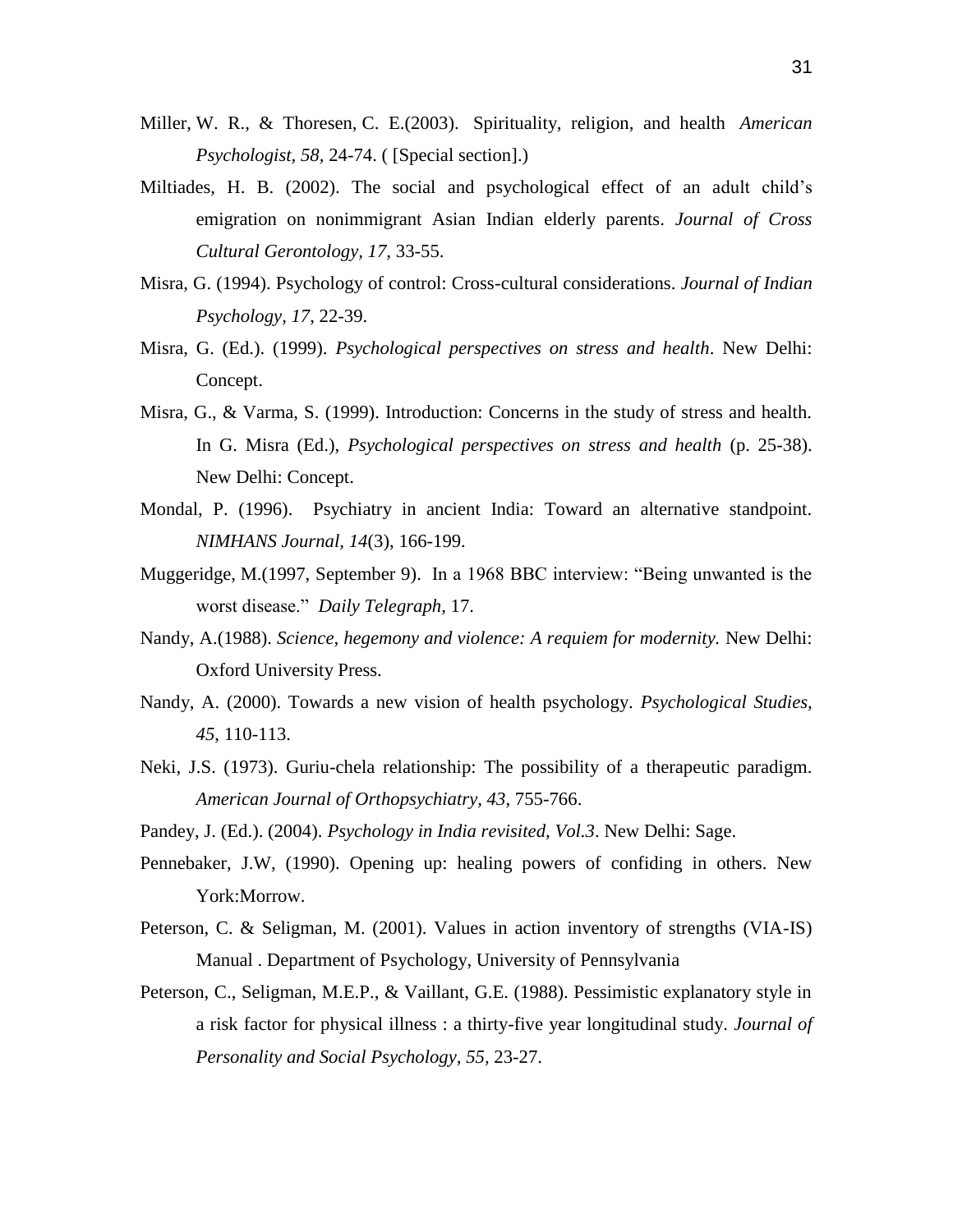Radley, A. (1994). *Making sense of an illness*. London : Sage

- Rothbaum, F., Weisz, J.R., & Snyder, S.S. (1982). Changing the world and changing the self : A two process model of perceived control. *Journal of Personality and Social Psychology, 42,* 5-37.
- Ryan, R.M. & Deci, E.L. (2001). On happiness and human potentials : A review of research on hedonic and eudiamonic well-being. *Annual Review of Psychology*, *52*, 141-166.
- Scheier, M.F. & Carver, C.S. (1985). Optimism, coping and health : Assessment and implications of generalized outcome expectancies. *Health Psychology, 4*, 219- 247.
- Scheier, M.F., Weintraub, J.K. & Carver, C.S. (1986). Divergent strategies of optimists and pessimists. *Journal of Personality and Social Psychology, 51*, 1257-1264.
- Schleifer, S.J., Eckholdt, H.M., Cohen, J., & Keller, S.E. (1993). Analysis of partial variance (APV) as a statistical approach to control day to day variation in immune assays. *Brain Behaviour Immunology, 7,* 243-252.
- Schleifer, S.J., Keller, S.E., Bond, R.N., Cohen, J., & Stein, M. (1989). Major depressive disorder and immunity : role of age, sex, severity and hospitalization. *Arch. General Psychiatry, 46,* 81-87.
- Seligman, M. (2002). *Authentic happiness*. New York: Free Press.
- Selye, K. (1976). *The stress of life.* New York : McGraw-Hill.
- Sen, Amartya (1999).*Development as freedom*. New York: Knopf.
- Sharma, S. (1988). Stress and anxiety. In J. Pandey (Ed.), *Psychology in India: The state of the art, Vol.1* (pp. 191-247.). New Delhi: Sage.
- Sharma S. (1999b). Social support, stress and psychological well-being. In G. Misra (Ed.), *Psychological perspectives on stress and health* (pp. 126-146). New Delhi: Concept.
- Sharma, S. & Misra, G. (In press). *Health psychology: Progress and challenges*. Fifth survey of Psychological Research, New Delhi: ICSSR.